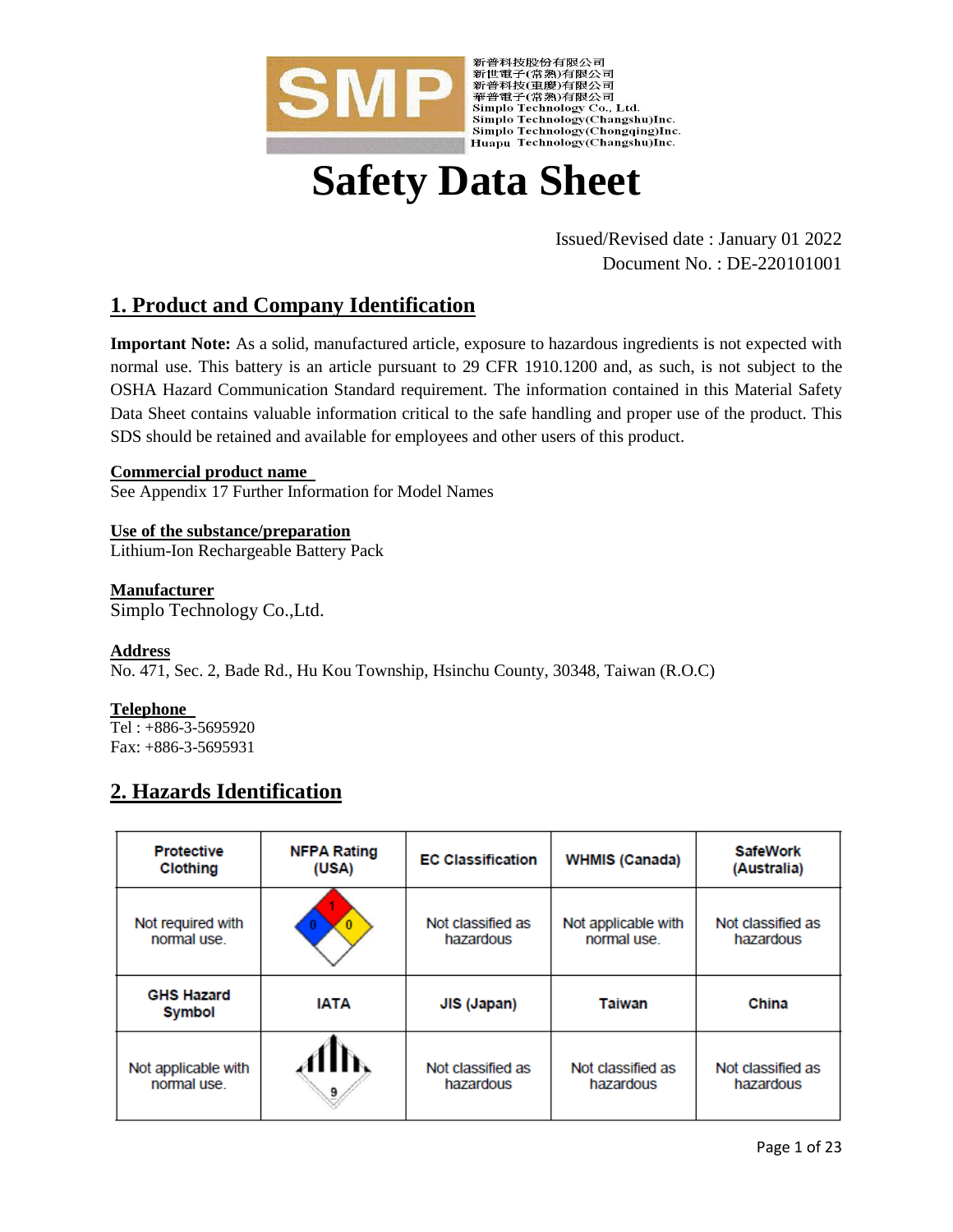

新普科技股份有限公司 "新世電子(常熟)有限公司<br>新普科技(重慶)有限公司<br>華普電子(常熟)有限公司 Simplo Technology Co., Ltd. Simplo Technology(Changshu)Inc. Simplo Technology(Chongqing)Inc. Huapu Technology(Changshu)Inc.

## **2.1. Classification of the substance or mixture.**

**2.1.1. Preparation Hazards and Classification:** The product is a Lithium ion cell or battery and is therefore classified as an article and is not hazardous when used according to the recommendations of the manufacturer. The hazard is associated with the contents of the cell or battery. Under recommended use conditions, the electrode materials and liquid electrolyte are non-reactive provided that the cell or battery integrity remains and the seals remain intact. The potential for exposure should not exist unless the cell or battery leaks, is exposed to high temperatures or is mechanically, electrically or physically abused/damaged. If the cell or battery is compromised and starts to leak, based upon the battery ingredients, the contents are classified as Hazardous.

## **2.1.2. Hazard Summary**

**Physical hazards:** Not classified for physical hazards. **Health hazards:** Not classified for health hazards.

**Environmental hazards:** Not classified for hazards to the environment.

**Specific hazards:** Exposure to contents of an open or damaged cell or battery: contact with this material will

cause burns to the skin, eyes and mucous membranes.

May cause sensitization by skin contact.

**Main Symptoms:** Symptoms include itching, burning, redness and tearing.

## **2.2. Other Hazards.**

 **2.2.1. Appearance, Color and Odor:** Solid object with no odor.

 **2.2.2. Primary Routes(s) of Exposure:** These chemicals are contained in a sealed enclosure. Risk of exposure occurs only if the cell or pack is mechanically, thermally, electrically or physically abused to the point of compromising the enclosure.

If this occurs, exposure to the electrolyte solution contained within can occur by inhalation, ingestion, eye contact and skin contact.

# **2.2.3. Potential Health Effect(s):**

**2.2.3.1. Acute (short term):** see Section 8 for exposure controls.

In the event that this cell or pack has been ruptured, the electrolyte solution contained within the cell would be corrosive and can cause burns to skin and eyes.

**Inhalation:** Inhalation of materials from a sealed cell is not an expected route of exposure. Vapors or mists from a ruptured cell may cause respiratory irritation.

**Ingestion:** Swallowing of materials from a sealed cell is not an expected route of exposure. Swallowing the contents of an open cell can cause serious chemical burns to mouth, esophagus,

and gastrointestinal tract.

**Skin:** Contact between the cell and skin will not cause any harm. Skin contact with the contents of an open cell can cause severe irritation or burns to the skin.

**Eye:** Contact between the cell and the eye will not cause any harm. Eye contact with the contents of an open cell can cause severe irritation or burns to the eye.

**2.2.3.2. CHRONIC (long term):** see Section 11 for additional toxicological data.

 **2.2.4. Medical Conditions Aggravated by Exposure:** Not Available.

 **2.2.5. Interactions with other chemicals:** Immersion in high conductivity liquids may cause corrosion and breaching of the cell or battery enclosure. The electrolyte solution inside of the cells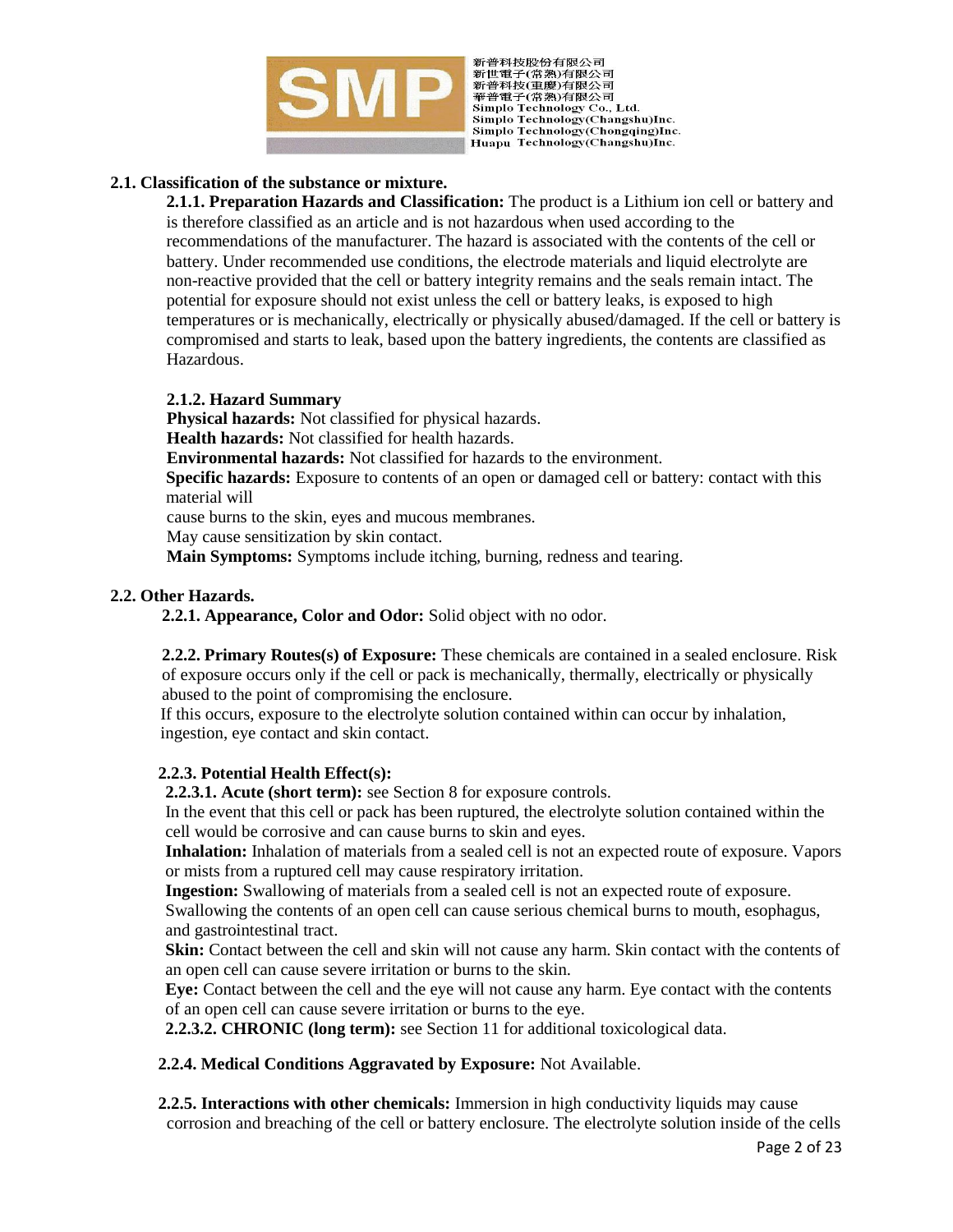

# **2.2.6. Potential Environmental Effects**: Not Available.

|                            | P102: Keep out of reach of children.                                             |
|----------------------------|----------------------------------------------------------------------------------|
|                            | P103: Read label prior to use.                                                   |
| Precautionary              | P202: Do not handle until all safety precautions have been read and understood.  |
| Statement(s)<br>Prevention | P210: Keep away from heat/sparks/open flames/hot surfaces - No smoking.          |
|                            | P234: Keep only in original container.                                           |
|                            | P254: Wash hands thoroughly after handling.                                      |
|                            | P260: Do not breathe vapor or spray.                                             |
|                            | P280: Wear protective gloves/protective clothing/eye protection/face protection. |
|                            | P301/330/331: IF SWALLOWED: Rinse mouth. DO NOT induce vomiting.                 |
|                            | P303/361/353: IF ON SKIN (or hair): Remove/Take off immediately all              |
| Response                   | contaminated clothing Rinse skin with water/shower.                              |
| (If cell/battery           | P304/340: If INHALED: Remove victim to fresh air and keep at rest in a position  |
| leaks)                     | comfortable for breathing.                                                       |
|                            | P305/351/338: IF IN EYES: Rinse cautiously with water for several minutes.       |
|                            | Remove contact lenses, if present and easy to do. Continue rinsing.              |
|                            | P310: Immediately call a POISON CENTER or doctor/physician.                      |
|                            | P363: Wash contaminated clothing before reuse.                                   |
|                            | P370: In case of fire: Use carbon dioxide, dry chemical or water extinguisher.   |
| Storage                    | P402: Store in a dry place.                                                      |
| (Store as                  | P405: Store locked up.                                                           |
| indicated                  | P410: Protect from sunlight.                                                     |
| in Section 7)              |                                                                                  |
|                            | P406: Store any spilled/leaking electrolyte material in a corrosive resistant    |
| Disposal                   | container with a resistant inner liner.                                          |
|                            | P501: Dispose of batteries in accordance with applicable hazardous waste         |
|                            | regulations.                                                                     |

# **3. Composition/information on ingredients**

#### **Hazardous components**

|                          | Chemical Name                     | CAS No.                 | *Mass range in cell (%) |
|--------------------------|-----------------------------------|-------------------------|-------------------------|
| Nickel compound          | Nickelous oxide                   | 1313-99-1               | $0 - 25$                |
| Manganese compound       | Manganese dioxide                 | 1313-13-9               | $0 - 25$                |
| Cobalt compound          | Cobalt oxide<br>Lithium cobaltate | 1307-96-6<br>12190-79-3 | $4 - 50$                |
| Carbon                   | Carbon                            | 7440-44-0               | $<$ 30                  |
| Graphite                 | Graphite                          | 7782-42-5               | $7 - 25$                |
| Styrene-Butadiene-Rubber | 1,3-butadiene polymer;            | 27288-99-9              | $<$ 1                   |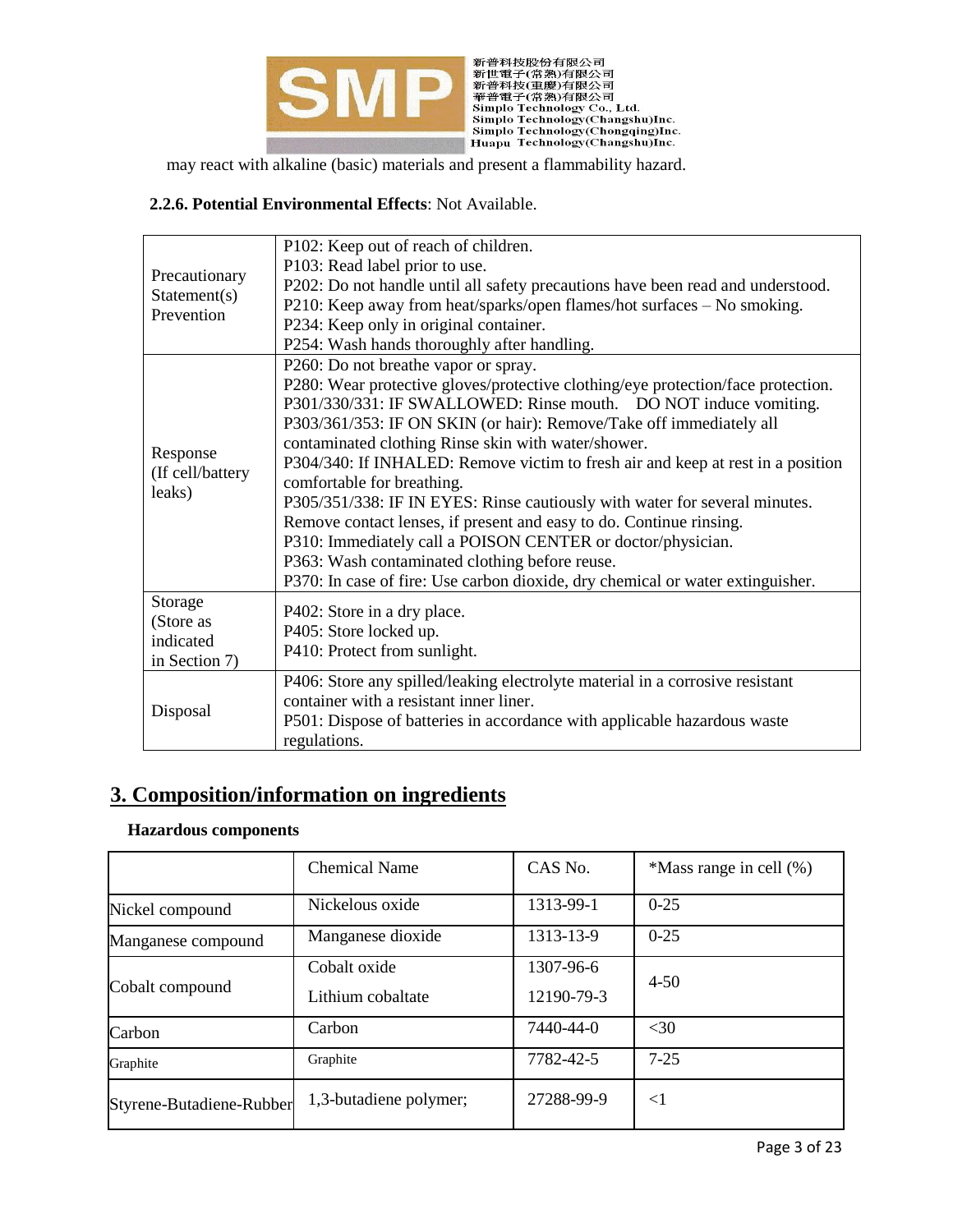

新普科技股份有限公司 \* 新世電子(常熟)有限公司<br>新普科技(重慶)有限公司<br>華普電子(常熟)有限公司 Simplo Technology Co., Ltd. Simplo Technology(Changshu)Inc. Simplo Technology(Chongqing)Inc. Huapu Technology(Changshu)Inc.

|                                        | 2,5-Furandione, polymer                                                                                                                                                                      |                                                                                          |                |
|----------------------------------------|----------------------------------------------------------------------------------------------------------------------------------------------------------------------------------------------|------------------------------------------------------------------------------------------|----------------|
|                                        | with 1,3-butadiene and                                                                                                                                                                       |                                                                                          |                |
|                                        | ethenylbenzene                                                                                                                                                                               |                                                                                          |                |
| <b>PVDF</b>                            | Poly(vinylidene fluoride)                                                                                                                                                                    | 24937-79-9                                                                               | $<$ 5          |
| Aluminum                               | Al                                                                                                                                                                                           | 7429-90-5                                                                                | $2 - 10$       |
| Copper                                 | Cu                                                                                                                                                                                           | 7440-50-8                                                                                | $10-30$        |
| Electrolyte solvent                    | Includes one or more of the<br>following;<br>Ethylene carbonate<br>Diethyl Carbonate<br>Dimethyl Carbonate<br><b>Ethyl Methyl Carbonate</b><br>Propylene Carbonate<br>Ethyl methyl carbonate | $96-49-1$<br>$105 - 58 - 8$<br>616-38-6<br>$623 - 53 - 0$<br>108-32-7.<br>$623 - 53 - 0$ | $10-20$        |
| Electrolyte salt                       | Lithium<br>Hexafluorophosphate                                                                                                                                                               | 21324-40-3                                                                               | $<$ 5          |
| Steel, Nickel, and inert<br>components |                                                                                                                                                                                              | Various                                                                                  | <b>Balance</b> |

 Because of the cell structure the dangerous ingredients will not be available if used properly. During charge process a lithium graphite intercalation phase is formed.

# **4. First Aid Measures**

# **4.1. Description of first aid measures**

The hazardous components of this cell or battery are contained within a sealed unit. The following measures are only applicable if exposure has occurred to components when a cell or battery leaks, is exposed to high temperatures or is mechanically, electrically or physically abused/damaged. The hazardous contents are caustic alkaline electrolytes contained in cells with lithium metal oxide cathodes, graphite and carbon anodes and Polyvinyliden fluoride binders.

**Ingestion:** Have victim rinse mouth thoroughly with water. Do Not Induce Vomiting. Quickly transport victim to an emergency care facility.

**Eye:** If eye contact with contents of an open cell occurs, immediately flush the contaminated eye(s) with water. Quickly transport victim to an emergency care facility.

**Skin Contact:** Immediately flush with water. If irritation or pain persists, seek medical attention. **Inhalation:** Remove the patient from exposure into fresh air, seek medical attention.

#### **Protection for first**

**First Aiders:** Do not enter corrosive vapor contaminated areas without a respirator or Self Contained Breathing Apparatus. Wear adequate personal protective equipment as indicated in Section 8.

**First aid facilities:** Eye wash bottle, fountain, safety showers or at least a source of running water are required in the area where the product is used.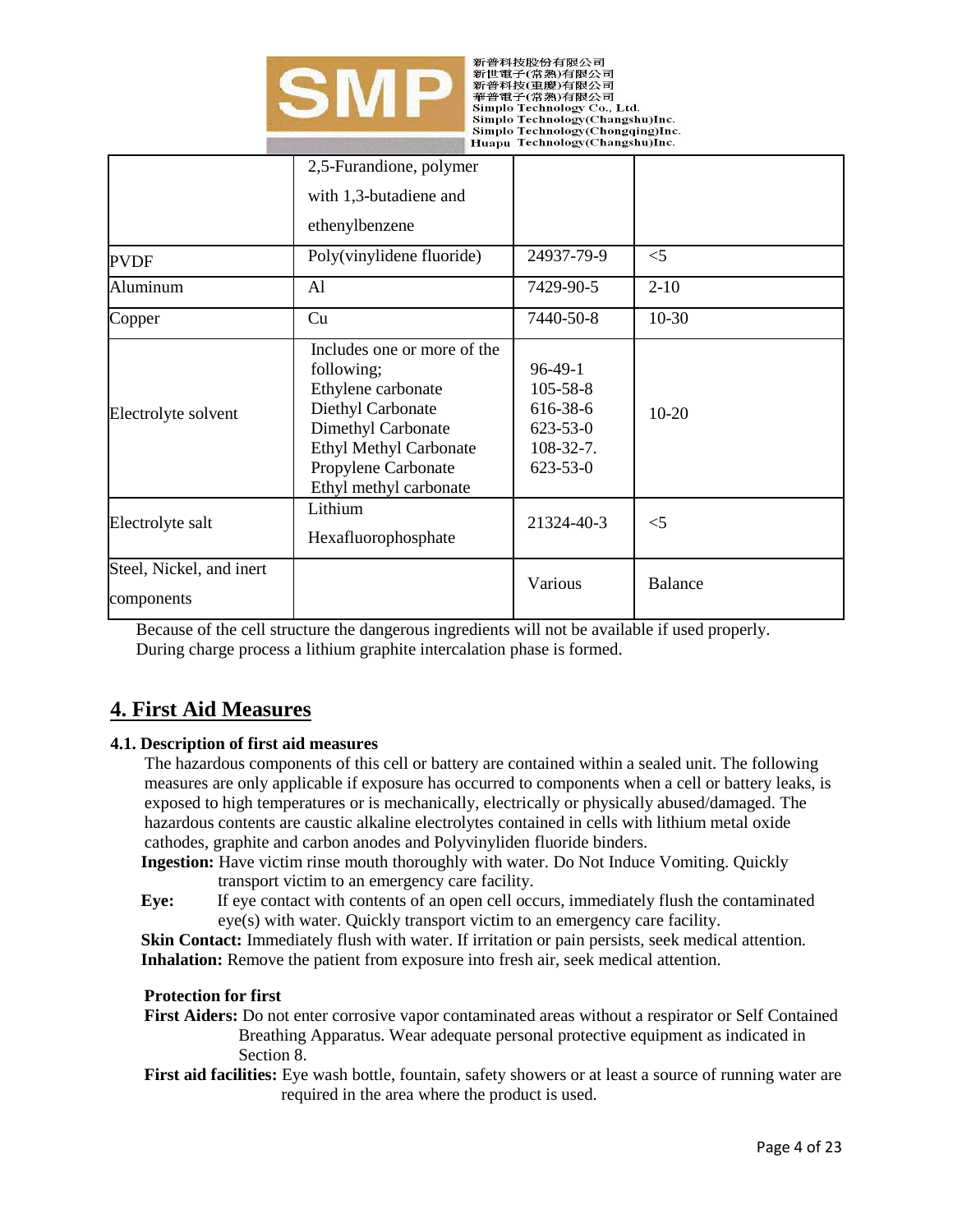

新普科技股份有限公司 "新世電子(常熟)有限公司<br>新普科技(重慶)有限公司<br>華普電子(常熟)有限公司 Simplo Technology Co., Ltd. Simplo Technology(Changshu)Inc. Simplo Technology(Chongqing)Inc. Huapu Technology(Changshu)Inc.

# **4.2 Most important symptoms & effects, acute & delayed, caused by exposure:**

**ACUTE:** The contents of the battery are rated as corrosive. Ingestion of the electrolyte could lead to severe gastrointestinal tract irritation with nausea, vomiting and potentially burns. Inhalation of vapors may lead to severe irritation of the mouth and upper respiratory tract with a burning sensation, pain, burns and inflammation in the nose and throat; there may also be coughing or difficulty breathing. Eye contact may lead to severe eye irritation or in worst case scenario irreversible damage and possible eye burns. Skin contact may lead to irritation and possible skin burns.

**CHRONIC:** Skin contact may aggravate/exacerbate existing skin conditions, such as dermatitis. Chronic inhalation may lead to the same symptoms as listed for acute inhalation above.

#### **4.3 Indication of any immediate medical attention and special treatment needed**

**Advice to doctor:** Treat symptomatically if the person comes into contact with the corrosive electrolyte liquid contents of a damaged battery.

# **5. Fire Fighting Measures**

#### **5.1 Extinguishing media**

**Extinguishing Media**: Use suitable extinguishing media **Firefighting Equipment**: Use NIOSH/MSHA approved full-face self-contained breathing apparatus (SCBA) with full protective gear.

#### **5.2 Special hazards arising from the chemical**

May form hydrofluoric acid if electrolyte comes into contact with water. In case of fire, the formation of the following flue gases cannot be excluded: Hydrogen fluoride (HF), Carbon monoxide and carbon dioxide.

#### **5.3 Protective equipment and precautions for firefighters**

Wear self-contained breathing apparatus and protective suit.

#### **5.4 Additional information**

If possible, remove cell(s) from fire fighting area. If heated above 125°C, cell(s) can explode/vent. Cell is not flammable but internal organic material will burn if the cell is incinerated.

# **6. Accidental Release Measures**

## **6.1. Personal precautions, protective equipment and emergency procedures:**

As an immediate precautionary measure, isolate spill or leak area for at least 25 meters (75 feet) in all directions. Keep unauthorized personnel away. Stay upwind. Keep out of low areas. Ventilate closed areas before entering. Wear adequate personal protective equipment as indicated in Section 8.

#### **6.2. Environmental precautions**

Absorb spilled material with non-reactive absorbent such as vermiculite, clay or earth. Prevent from migration into soil, sewers and natural waterways – inform local authorities if this occurs.

#### **6.3. Methods and material for containment and cleaning up**

Evacuate spill area immediately and remove sources of ignition. Do NOT touch spilled material. Cleanup personnel must be trained in the safe handling of this product. Spills may be absorbed on non-reactive absorbents such as vermiculite. Place cells or batteries into individual plastic bags and then place into appropriate containers and close tightly for disposal. Ensure that cleanup procedures do not expose spilled material to any moisture. Immediately transport closed containers outside. Lined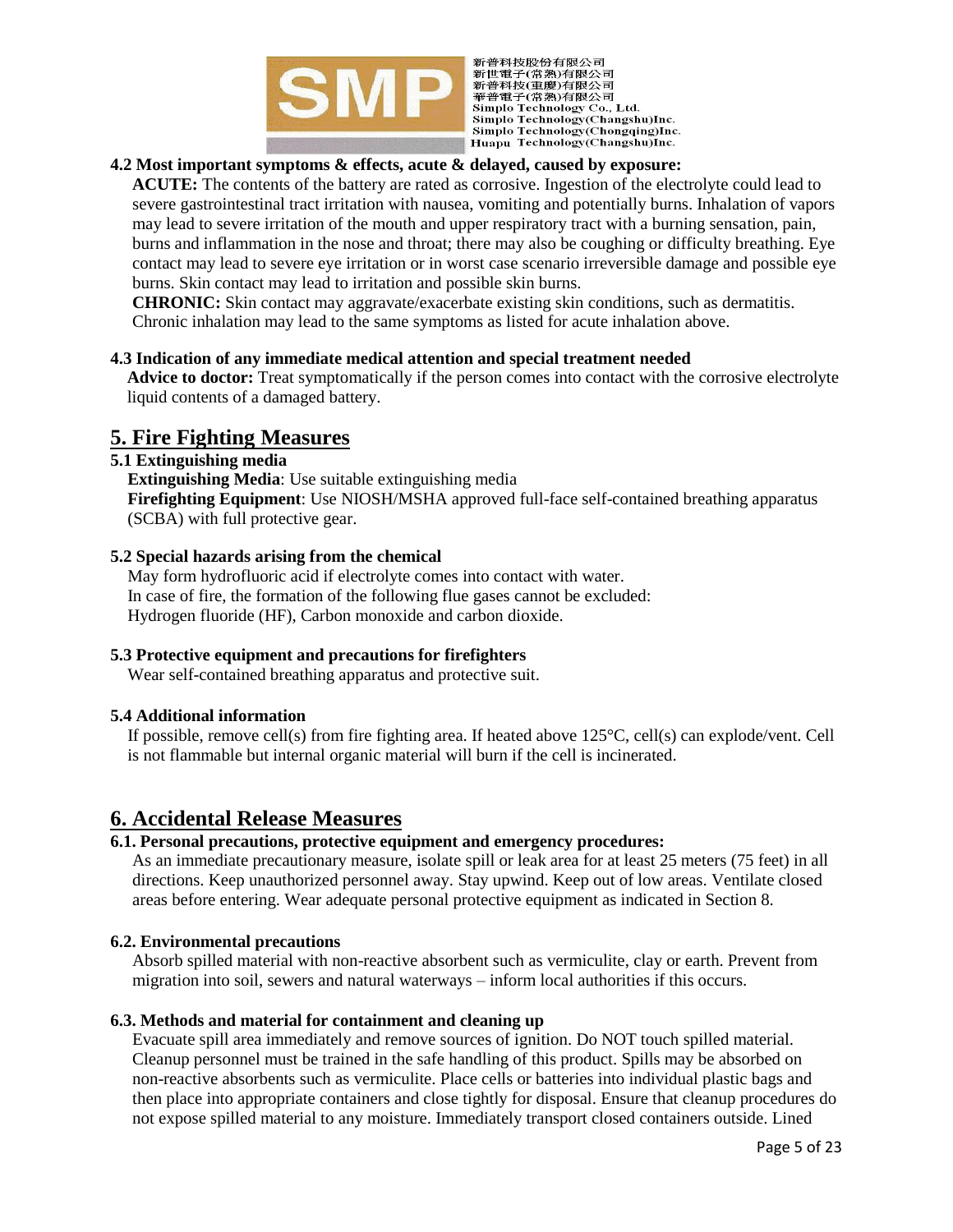

新普科技股份有限公司 新旨行後必何的有限公司<br>新普督科技(重慶)有限公司<br>華普電子(常熟)有限公司<br>華普電子(常熟)有限公司<br>Simplo Technology Co., Ltd. Simplo Technology(Changshu)Inc. Simplo Technology(Chongqing)Inc. Huapu Technology(Changshu)Inc.

steel drums are suitable for storage of damaged cells or batteries until proper disposal can be arranged.

# **7. Handling and Storage**

## **7.1. Handling**

## **Advice on safe handling**

Avoid short circuiting the cell. Avoid mechanical damage of the cell. Do not open or disassemble. Advice on protection against fire and explosion

Keep away from open flames, hot surfaces and sources of ignition.

## **7.2.Storage**

## **Requirements for storage rooms and vessels**

Storage at room temperature (approx.  $20^{\circ}$ C) at approx.  $20^{\circ}$ 60% of the nominal capacity (OCV approx. 3.6 - 3.9 V/cell).Keep in closed original container.

# **8. Exposure controls/personal protection Exposure limit values Exposure**

# **limits 8.1. Exposure Control Measures**

**8.1.1. Exposure Limit Values:** Airborne exposures to hazardous substances are not expected

when the cells or batteries are used for their intended purposes. Exposure standards are not

applicable to the sealed articles.

- **8.1.2. Biological Monitoring:** Not applicable.
- **8.1.3. Control Banding:** Not applicable.
- **8.1.4. Recommended monitoring procedures**: Follow standard monitoring procedures.
- **8.1.5. Derived no-effect level (DNEL):** Not applicable.
- **8.1.6. Derived minimal effect level (DMEL):** Not applicable.
- **8.1.7. Predicted no-effect concentrations (PNECs):** Not applicable.

#### **8.2. Engineering Controls**

**8.2.1. Engineering Controls:** Special ventilation is not required when using these products in normal use scenarios Ventilation is required if there is leakage from the cell or battery.

#### **8.2.2. Individual Protection Measures**

**8.2.2.1. Eye and Face protection:** Eye protection is not required when handling cells or batteries during normal use Wear safety glasses/goggles if handling a leaking or ruptured cell or battery. **8.2.2.2. Skin (Hand) protection:** Hand protection is not required when handling the cell or battery during normal use PVC gloves are recommended when dealing with a leaking or ruptured cell or battery.

**8.2.2.3. Skin (clothing) protection:** Skin protection is not required when handling the cell or battery during normal use. Wear long sleeved clothing to avoid skin contact if handling a leaking or ruptured cell or battery. Soiled clothing should be washed with detergent prior to re-use.

**8.2.2.4. Respiratory protection:** During routine operation, a respirator is not required. However, if dealing with an electrolyte leakage and irritating vapors are generated, an approved half face inorganic vapor and gas/acid/particulate respirator is required.

**8.2.2.5. Thermal Protection:** Not applicable.

**8.2.2.6. Other Protective Equipment:** Have a safety shower or eye wash station readily available **8.2.3. Hygiene Measures:** Do not eat, drink or smoke in work areas. Avoid storing food, drink or tobacco near the product. Practice and maintain good housekeeping.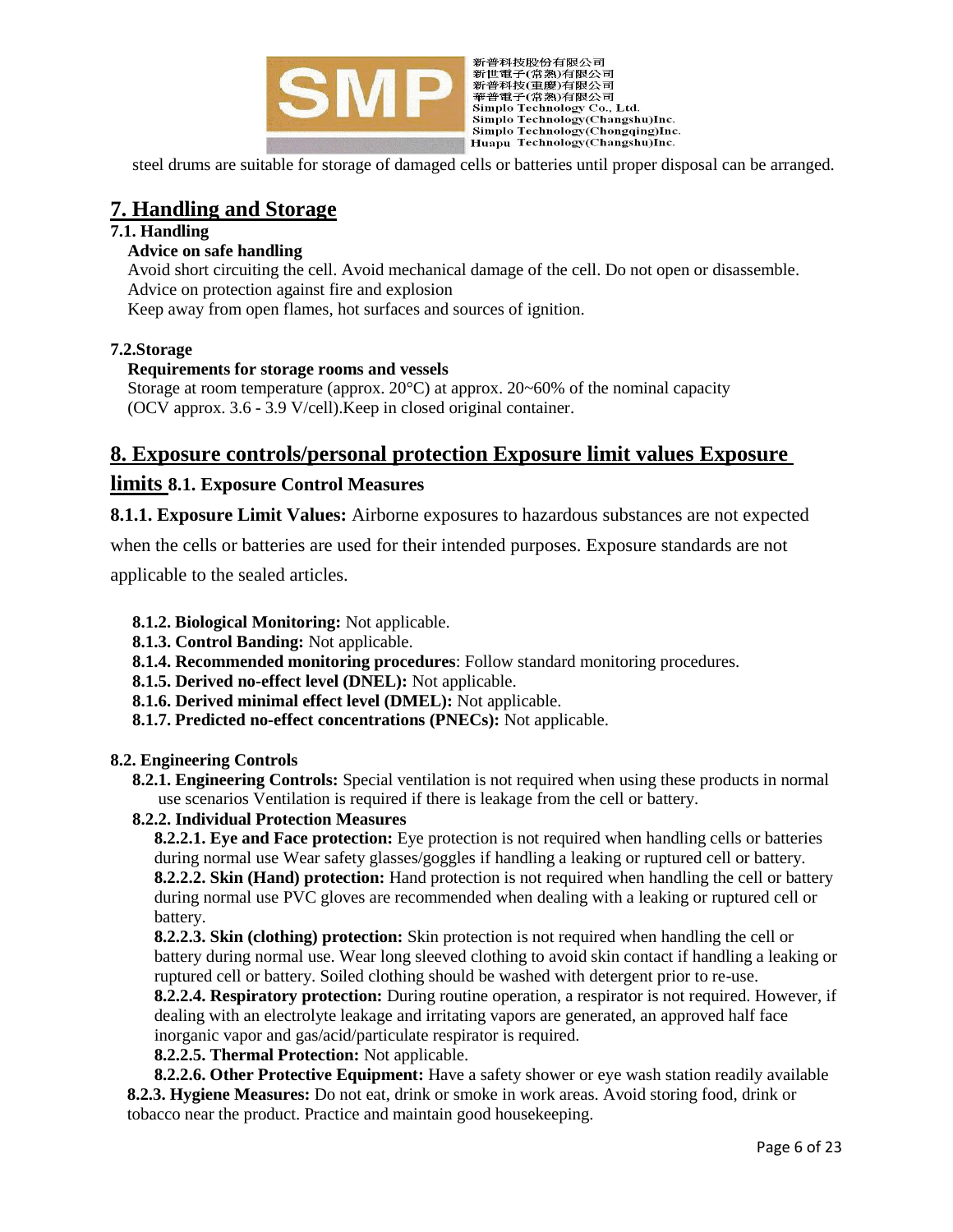

新普科技股份有限公司 新旨行後の内閣法会<br>新世電子(常熟)有限公司<br>新普科技(重慶)有限公司<br>華普電子(常熟)有限公司<br>Simplo Technology Co., Ltd. Simplo Technology(Changshu)Inc. Simplo Technology(Chongqing)Inc. Huapu Technology(Changshu)Inc.

**8.2.4. Environmental exposure controls:** Avoid release to the environment.

| <b>Respiratory Protection</b>                                       | <b>Hand Protection</b>                                                     | <b>Eye Protection</b>                                                                      | <b>Other</b>                                                                            |
|---------------------------------------------------------------------|----------------------------------------------------------------------------|--------------------------------------------------------------------------------------------|-----------------------------------------------------------------------------------------|
|                                                                     |                                                                            |                                                                                            |                                                                                         |
| In all fire situations, use self-<br>contained breathing apparatus. | In the event of leaking or<br>ruptured cells or batteries, wear<br>gloves. | Safety glasses are<br>recommended in case of<br>leaking or ruptured cells or<br>batteries. | In the event of leaking or<br>ruptured cells or batteries, wear<br>protective clothing. |

# **9. Physical and Chemical Properties**

#### **Appearance**

| Form:  | Solid           |
|--------|-----------------|
| Color: | Various         |
| Odor:  | <b>Odorless</b> |

#### **Important health, safety and environmental information**

#### **Test method**

| pH Value:               | N.A.      |
|-------------------------|-----------|
| Flash point:            | N.A       |
| Lower explosion limits: | N.A.      |
| Vapour pressure:        | N.A.      |
| Density:                | N.A       |
| Water solubility:       | Insoluble |
| Ignition temperature:   | N.A       |

# **10. Stability and Reactivity USA, EU**

#### **Stability :** Stable

**Conditions to avoid:** Keep away from open flames, hot surfaces and sources of ignition. Do not puncture, crush or incinerate.

**Materials to avoid :** No materials to be especially mentioned.

**Hazardous decomposition products:** In case of open cells, there is the possibility of hydrofluoric acid and carbon monoxide release.

**Possibility of Hazardous Reactions:** Will not occur

**Additional information:** No decomposition if stored and applied as directed.

# **11. Toxicological Information**

#### **11.1. Information on toxicological effects:**

The hazardous components of the cell or battery are contained within a sealed unit. Under recommended use conditions, the electrode materials and liquid electrolyte are non-reactive provided that the cell or battery integrity remains and the seals remain intact. The potential for exposure should not exist unless the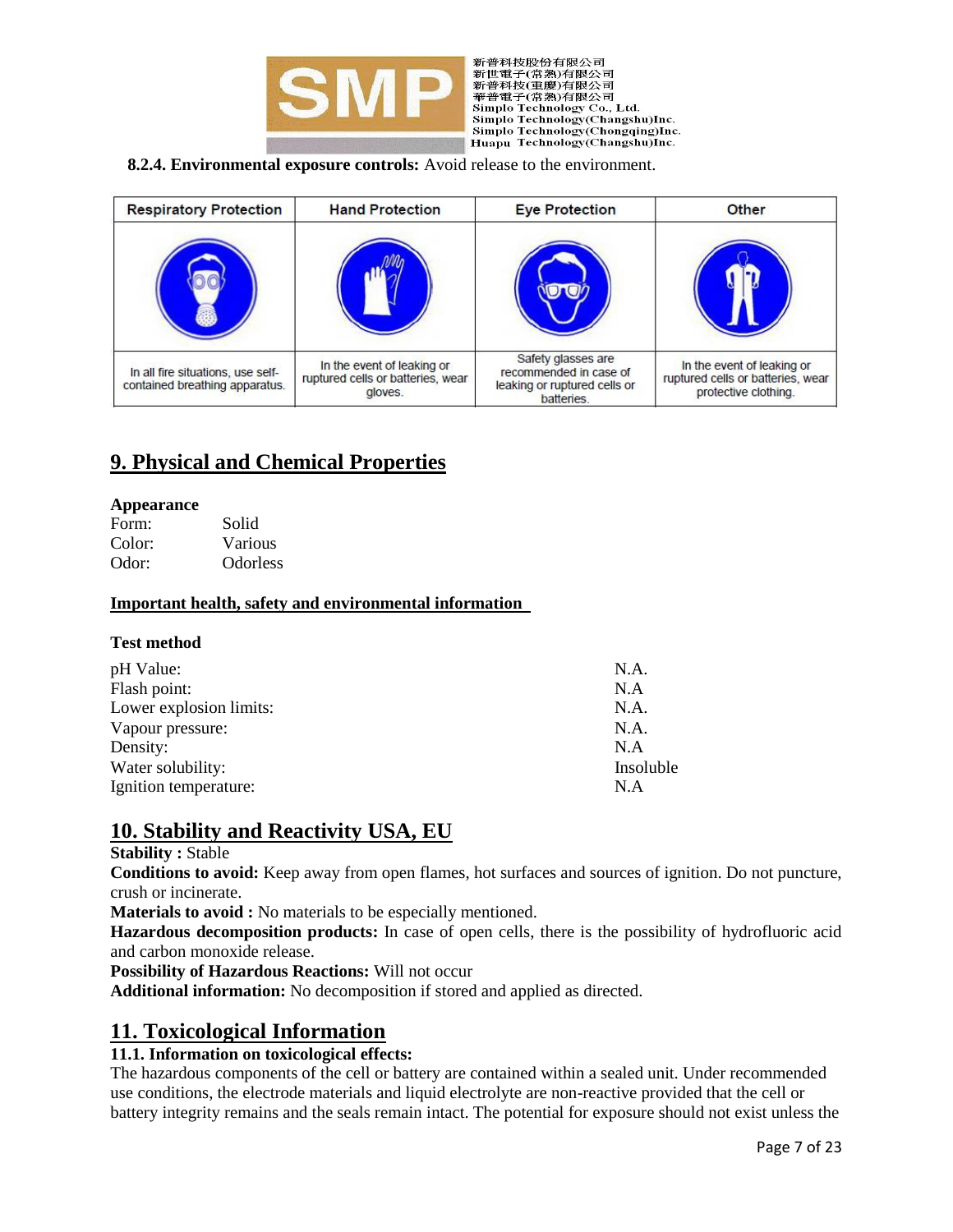

新普科技股份有限公司 新旨行後必何的有限公司<br>新普督科技(重慶)有限公司<br>華普電子(常熟)有限公司<br>華普電子(常熟)有限公司<br>Simplo Technology Co., Ltd. Simplo Technology(Changshu)Inc. Simplo Technology(Chongqing)Inc. Huapu Technology(Changshu)Inc.

battery leaks, is exposed to high temperature or is mechanically, electrically or physically abused/damaged. **The following toxicology data is in respect to if a person comes into contact with the electrolyte.**

# **11.2. Acute Toxicity:**

**11.2.1. Swallowed:** The electrolyte contained within the cell or battery is a corrosive liquid. Ingestion of this electrolyte would be harmful. Swallowing may result in nausea, vomiting, diarrhea, abdominal pain and chemical burns to the gastrointestinal tract. During normal usage ingestion should not be a means of exposure.

**11.2.2. Eye:** The electrolyte contained within the cell or battery is a corrosive liquid and it is expected that it would cause irreversible damage to the eyes. Contact may cause corneal burns. Effects may be slow to heal after eye contact. Correct handling procedures incorporating appropriate eye protection should minimize the risk of eye irritation.

**11.2.3. Skin:** The electrolyte contained within the cell or battery is a corrosive liquid and it is expected that it would cause skin burns or severe irritation to the skin if not washed off immediately. Correct handling procedures should minimize the risk of skin irritation. People with pre-existing skin conditions, such as dermatitis, should take extreme care so as not to exacerbate the condition.

**11.2.4. Inhaled:** Inhalation of vapors from a leaking cell or battery is expected to cause severe irritation of the mouth and upper respiratory tract with a burning sensation, pain, burns and inflammation in the nose and throat; there may also be coughing or difficulty breathing.

**11.3. Skin Corrosion/Irritation:** The electrolyte contained within the cell or battery is classified as a corrosive liquid and is expected to exhibit Dermal Corrosive/Irritation.

**11.4. Serious Eye Damage/Irritation:** The electrolyte contained within the cell or battery is classified as a corrosive liquid and is expected to exhibit serious Damage/Corrosive.

**11.5. Respiratory or Skin Sensitization:** The electrolyte contained within the cell or battery is not expected to be a skin sensitizer according to OECD test 406, based on the available data and the known hazards of the components. The electrolyte contained within the battery is not expected to be a respiratory tract sensitizer, based on the available data and the known hazards of the components.

**11.6. Germ Cell Mutagenicity:** The electrolyte contained within the cell or battery is not expected to be mutagenic according to test such as OECD tests 471, 475, 476, 478 and 479, based on the available data and the known hazards of the components.

**11.7. Carcinogenicity:** The electrolyte contained within the cell or battery is not expected to be a carcinogen. The cathode contains Cobalt and Nickel components. These components are classified as IARC 2B – possibly carcinogenic to humans, however they do not pose a threat when contained in the cell or battery sealed unit.

**11.8. Reproductive Toxicity:** The electrolyte contained within the cell or battery is not expected to be a reproductive hazard according to test such as OECD tests 414 and 421, based on the available data and the known hazards of the components.

**11.9. Specific Target Organ Toxicity (STOT) – Single Exposure:** The electrolyte contained within the cell or battery is corrosive and is expect to cause respiratory irritation by inhalation. Inhalation of vapors may lead to severe irritation of the mouth and upper respiratory tract with a burning sensation, pain, burns and inflammation in the nose and throat; there may also be coughing or difficulty breathing.

Page 8 of 23 **11.10. Specific Target Organ Toxicity (STOT) – Repeated Exposure:** The cells or batteries are not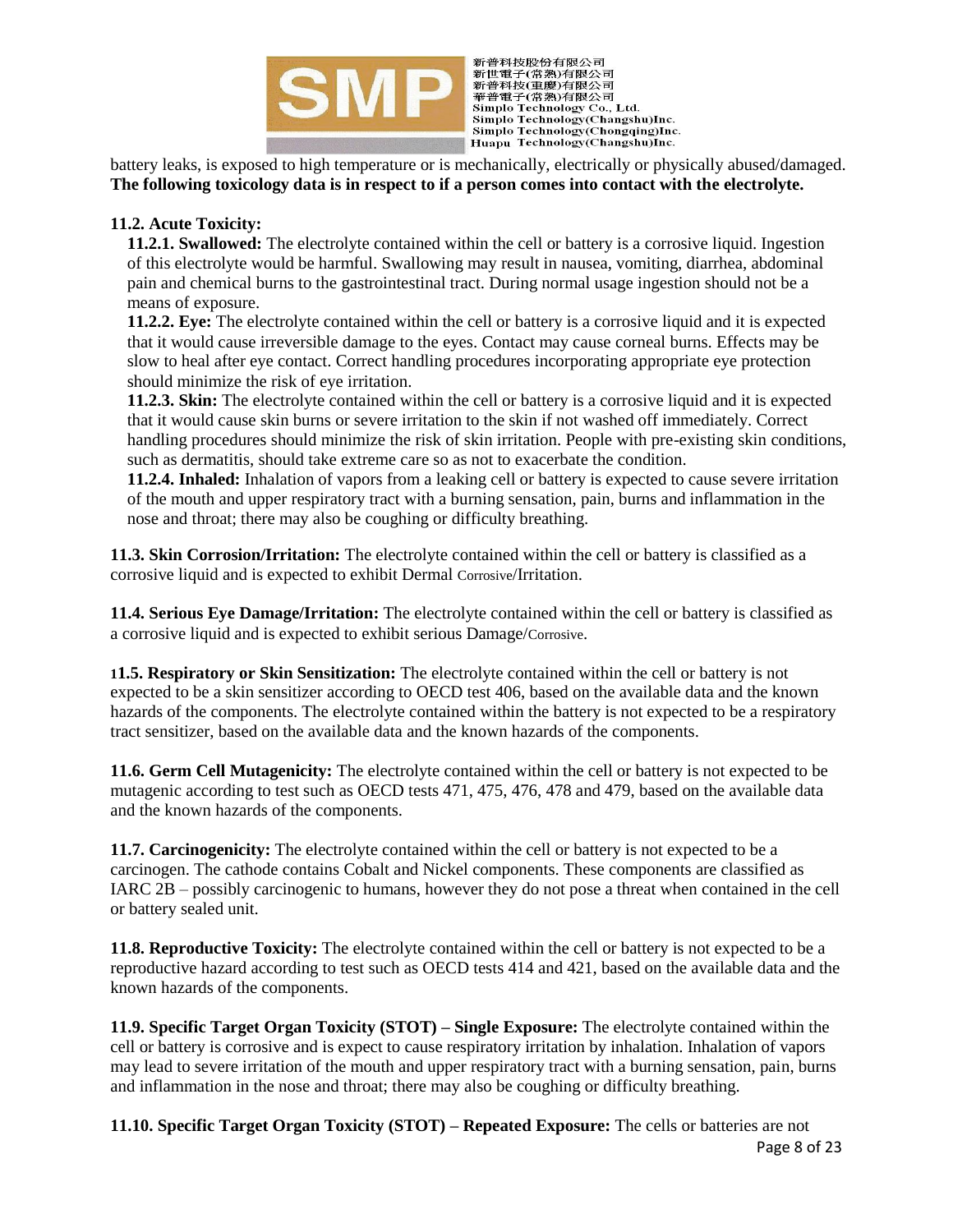



expected to cause organ damage from prolonged or repeated exposure according to tests such as OECD tests 410 and 412, based on the available data and the known hazards of the components.

**11.11. Aspiration Hazard:** The cells or batteries are not classified as an aspiration hazard, based on the available data and the known hazards of the components. However, due to the corrosive nature of the product if swallowed, do NOT induce vomiting. If vomiting has occurred after ingestion the person should be observed to ensure that aspiration into the lungs has not occurred and assessed for chemical burns to the gastrointestinal and respiratory tracts.

# **12. Ecological Information**

## **Further information**

Ecological injuries are not known or expected under normal use. Do not flush into surface water or sanitary sewer system.

# **13. Disposal Considerations**

## **Advice on disposal**

For recycling consult manufacturer.

## **Contaminated packaging**

Disposal in accordance with local regulations.

# **14. Transport Information**

With regard to transport, the following regulations are cited and considered:

- $\triangleright$  UN. 3480
- UN proper shipping name: Lithium Ion Batteries.
- $\triangleright$  Transport hazard class : 9
- $\triangleright$  The International Civil Aviation Organization (ICAO) Technical Instructions(2021-2022 Edition)
- The International Air Transport Association (IATA) Dangerous Goods Regulations, Packing Instruction 965, Section IB or II(63rd Edition,2022)
- The International Maritime Dangerous Goods (IMDG) Code 2020 Edition (Amendment 40-20) [Special provision 188]
- $\triangleright$  US Hazardous Materials Regulations (HMR) pursuant to a final rule issued by RSPA (Part 49) CFR Sections 173-185)
- The UN Recommendations on the Transport of Dangerous Goods, Manual of Tests and Criteria 38.3 Lithium batteries, Revision 3, Amendment 1 or any subsequent revision and amendment applicable at the date of the type

If those lithium-ion batteries are packed with or contained in an equipment, then it is the responsibility of the shipper to ensure that the consignment are packed in compliance to the latest edition of the IATA Dangerous Goods Regulations section II of either Packing Instruction 966 or 967 in order for that consignment to be declared as NOT RESTRICTED (non-hazardous/non-Dangerous). If those lithium-ion batteries are packed with or contained in an equipment, UN No. is UN3481

Our products are properly classified, described, packaged, marked, and labeled, and are in proper condition for transportation according to all the applicable international and national governmental regulations, not limited to the above mentioned. We further certify that the enclosed products have been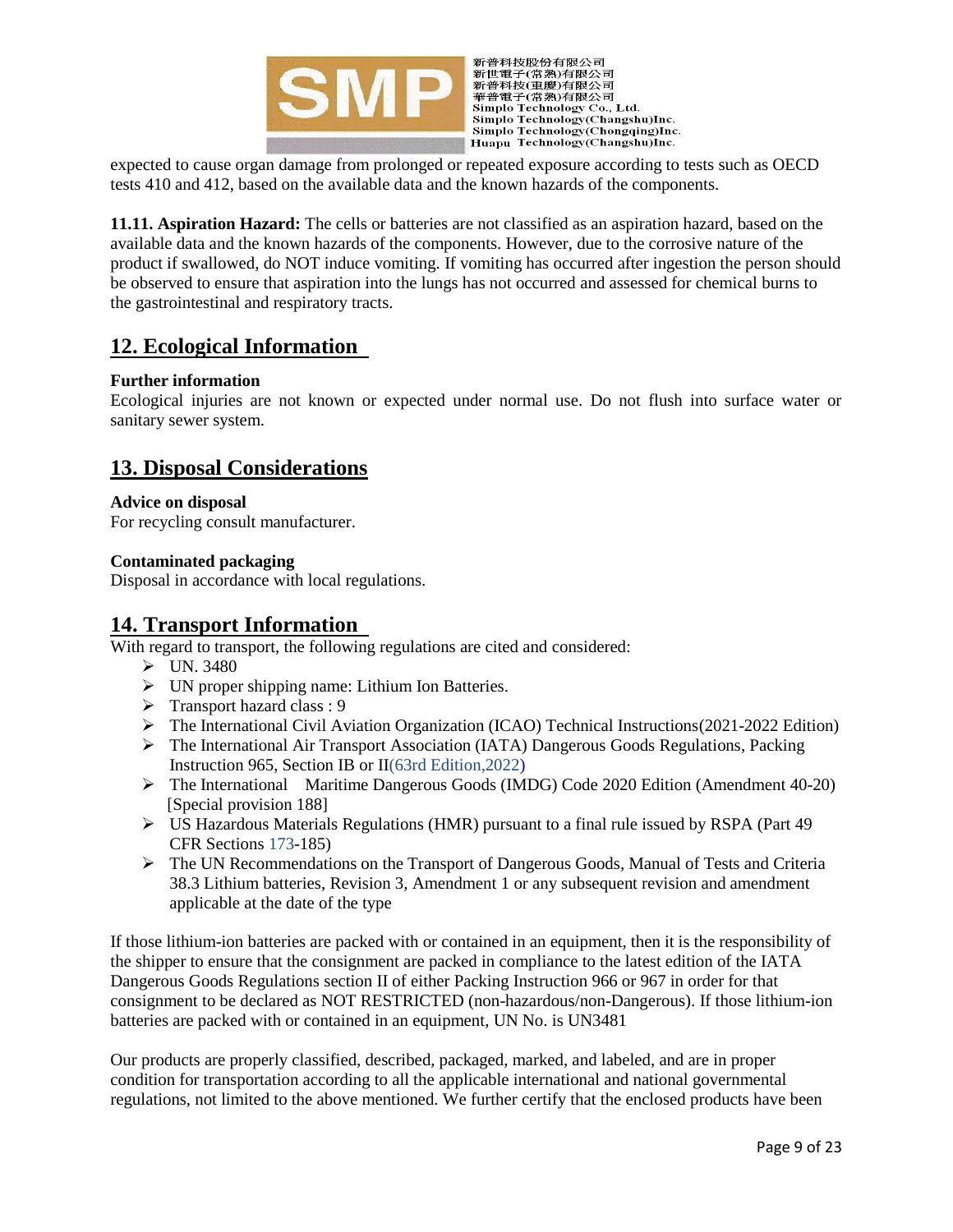

新普科技股份有限公司 "新世電子(常熟)有限公司<br>新普科技(重慶)有限公司<br>華普電子(常熟)有限公司 Simplo Technology Co., Ltd. Simplo Technology(Changshu)Inc. Simplo Technology(Chongqing)Inc. Huapu Technology(Changshu)Inc.

tested and fulfilled the requirements and conditions in accordance with UN Recommendations (T1 – T8) on the Transport of Dangerous Goods Model Regulations and the Manual of Testes and Criteria. Lithium ion batteries only transport by air in accordance with PI965 at a state of charge(SOC) not to exceed 30 percent of rated design capacity.

| Manual of Test and Criteria (38.3 Lithium battery) |                               |                     |               |  |
|----------------------------------------------------|-------------------------------|---------------------|---------------|--|
| N <sub>o</sub>                                     | Test item                     | <b>Test Results</b> | <b>Remark</b> |  |
| T1                                                 | <b>Altitude Simulation</b>    | Pass                |               |  |
| T <sub>2</sub>                                     | <b>Thermal Test</b>           | Pass                |               |  |
| T <sub>3</sub>                                     | Vibration                     | Pass                |               |  |
| T4                                                 | <b>Shock</b>                  | Pass                |               |  |
| T <sub>5</sub>                                     | <b>External Short Circuit</b> | Pass                |               |  |
| T6                                                 | Impact/Crush                  | Pass                |               |  |
| T7                                                 | Overcharge                    | Pass                |               |  |
| T <sub>8</sub>                                     | Forced Discharge              | Pass                |               |  |

# **Test results of the UN Recommendation on the Transport of Dangerous Goods**

# **15. Regulatory Information**

#### **Canadian Federal Regulations:**

These products have been classified in accordance with the hazard criteria of the Controlled Products Regulations and the SDS contains all the information required by the Controlled Products Regulations. **WHMIS Classification:** Not Controlled, manufactured article.

**New Substance Notification Regulations:** Lithium Hexafluorophosphate is listed on the Non-Domestic Substance List (NDSL). All other ingredients in the product are listed, as required, on Canada's Domestic Substances List (DSL).

**National Pollutant Release Inventory (NPRI) Substances:** These products do not contain any NPRI chemicals.

#### **United States Federal and State Regulations:**

**TSCA Status:** All ingredients in these products are listed on the TSCA inventory. **OSHA:** These products do not meet criteria as per Part 1910.1200, manufactured article. **SARA EPA Title III:** None. **Sec. 302/304:** None. **Sec. 311/312:** None. **Sec. 313:** None. **CERCLA RQ:** None.

# **Australia and New Zealand**

**SUSMP:** Not applicable **AICS:** All ingredients are on the AICS list. **HSNO Approval number:** Not applicable **HSNO Group Title:** Not applicable **NOHSC:10008 Risk Phrases:** R34 - Causes Burns. **NOHSC:1008 Safety Phrases:** S1 – Keep locked up.

- S2 Keep out of reach of children.
- S23 Do not breathe vapor.
- S24/25 Avoid contact with skin and eyes.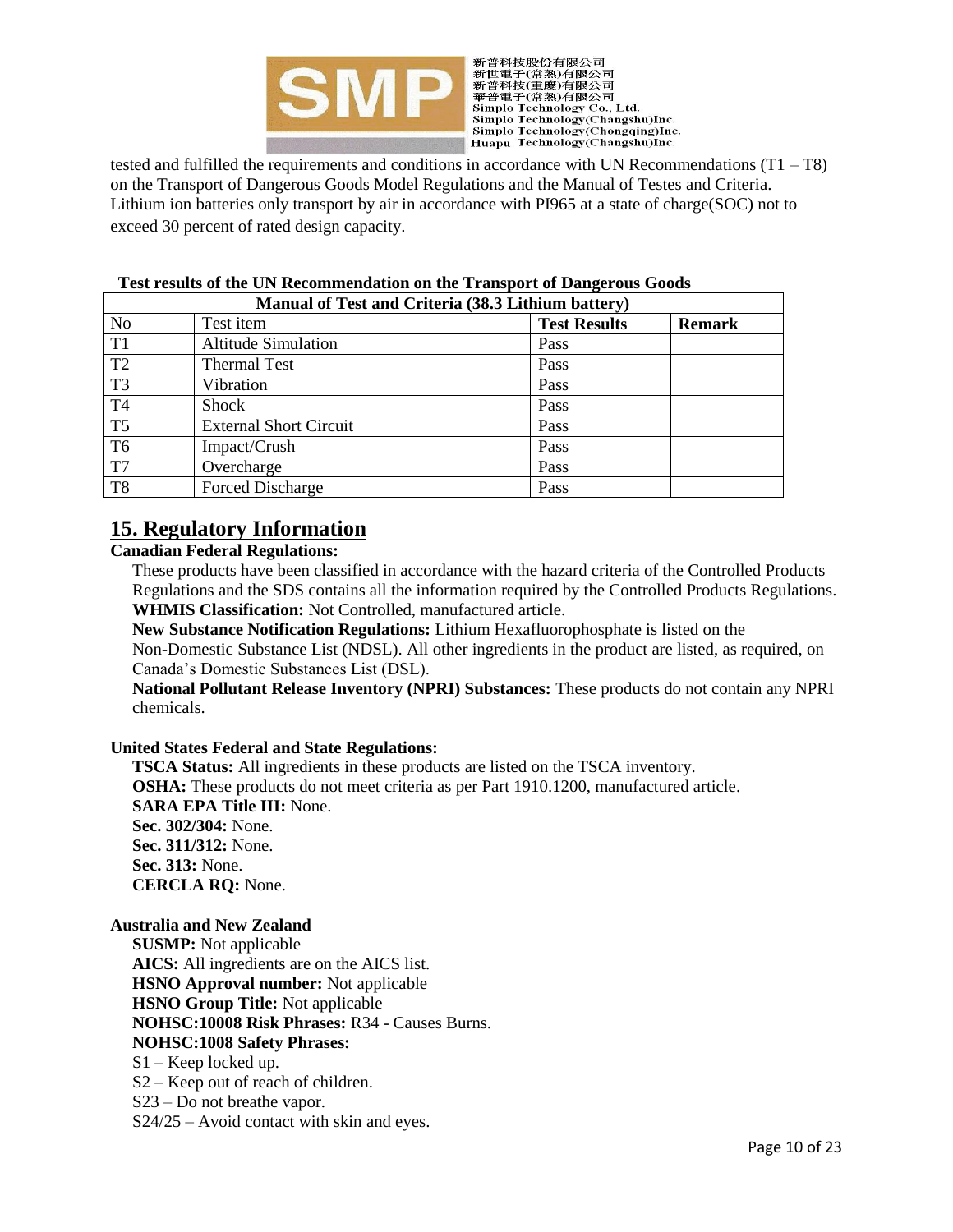

新普科技股份有限公司 新旨行後必何的有限公司<br>新普科技(重慶)有限公司<br>華普電子(常熟)有限公司<br>華普電子(常熟)有限公司<br>Simplo Technology Co., Ltd. Simplo Technology(Changshu)Inc. Simplo Technology(Chongqing)Inc. Huapu Technology(Changshu)Inc.

S26 – In case of contact with eyes, rinse immediately with plenty of water and seek medical advice.

S27/28 – After contact with skin, take off immediately all contaminated clothing and wash immediately with plenty of water.

S36/37/39 – Wear suitable protective clothing, gloves and eye/face protection.

S56 – Dispose of this material and its container at hazardous waste or special waste collection point. S62 – If swallowed, DO NOT induce vomiting: seek medical advice immediately and show this container or label.

S64 – If swallowed, rinse mouth with water (Only if the person is conscious).

#### **EC Classification for the Substance/Preparation:**

These products are not classified as hazardous according to Regulation (EC) No. 1272/2008. Keep out of the reach of children.

#### **EU Restrictions on use:**

Regulation (EC) No. 1907/2006, REACH Annex XVII Substances subject to restriction on marketing and use as amended: Aluminum (CAS 7429-90-5)

#### **Other EU Regulations**

This Safety Data Sheet complies with the requirements of Regulation (EC) No. 1907/2006.

#### **Japanese Regulations**

Japanese Industrial Standards (JIS) JIS Z 7253:2012 Waste disposal and public cleaning law Law for Promotion of Effective Utilization of Resources

#### **Taiwanese Regulations**

 Regulation of Labeling and Hazard Communication of Dangerous and Harmful Materials: Labeling requirements and other relevant provision of chemicals, this product is not classified as dangerous goods. Toxic Chemicals Substance Control Law: Not Listed.

CNS 1030016 Safety of primary and secondary lithium cells and batteries during transport.

#### **Chinese Regulations**

General Rule for Classification and Hazard Communication of Chemicals (GB 13690-2009): Specifies the classification, labeling and hazard communication of chemicals in compliance with the GHS standard for chemical production sites and labeling of consumer goods.

General Rule for Preparation of Precautionary Labels for Chemicals (GB 15258-2009): Specifies the relevant application methods of precautionary labels for chemicals.

Safety Data Sheet for Chemical Products Content and Order of Sections (GB/T 16483-2008)

# **16. Other Information**

#### **Hazardous Materials Information Label (HMIS)**

Health: 0 Flammability: 0 Physical Hazard: 0

#### **NFPA Hazard Ratings**

Health: 0 Flammability: 0 Reactivity: 0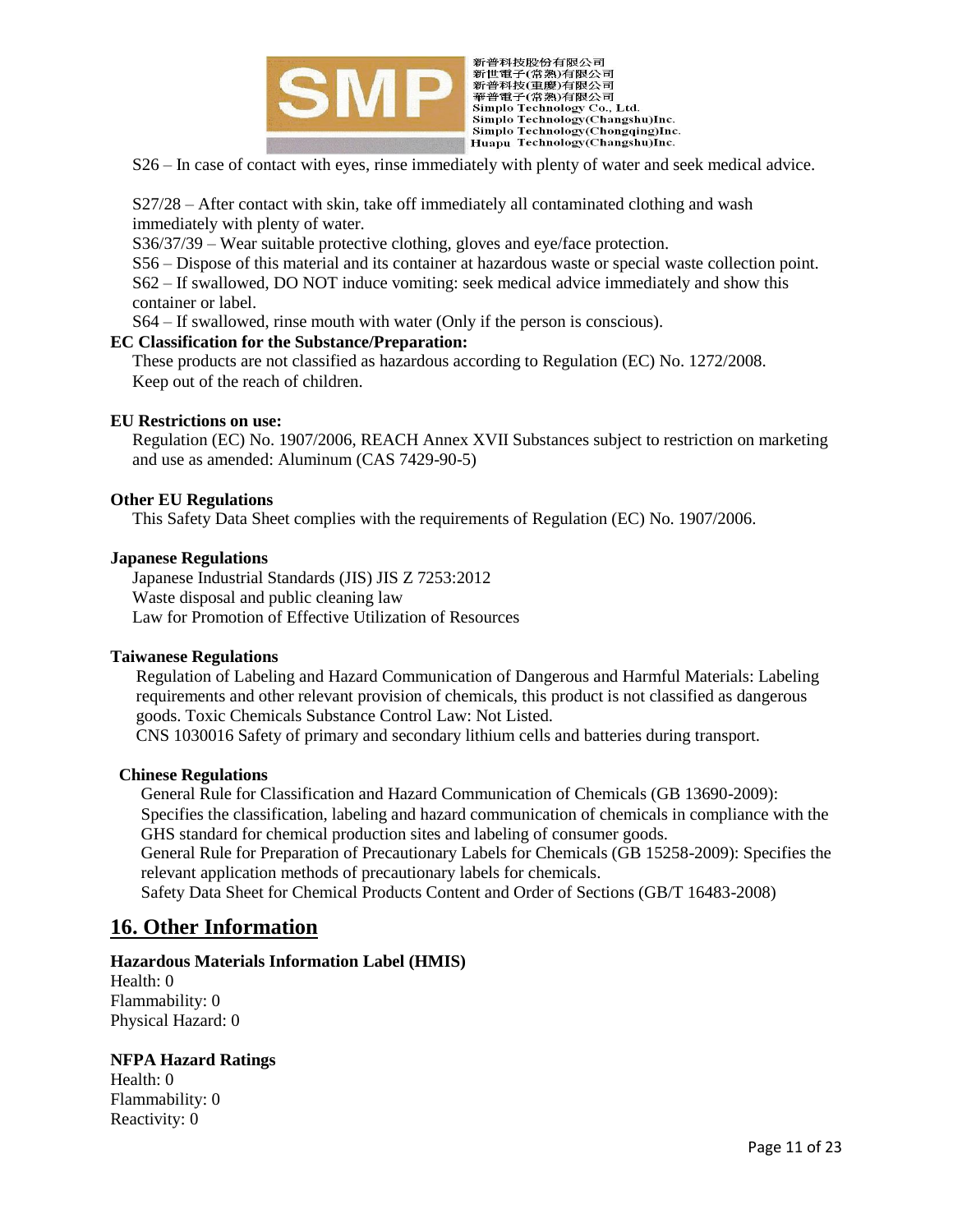

新普科技股份有限公司 \* 新世電子(常熟)有限公司<br>新普科技(重慶)有限公司<br>華普電子(常熟)有限公司 Simple Technology Co., Ltd. Simplo Technology(Changshu)Inc. Simplo Technology(Chongqing)Inc. Huapu Technology(Changshu)Inc.

Unique Hazard:

# **Further Information**

Data of sections 4 to 8, as well as 10 to 12, do not necessarily refer to the use and the regular handling of the product (in this sense consult package leaflet and expert information), but to release of major amounts in case of accidents and irregularities. The information describes exclusively the safety requirements for the product (s) and is based on the present level of our knowledge. This data does not constitute a guarantee for the characteristics of the product(s) as defined by the legal warranty regulations. "(N.A.  $=$ not applicable;  $N.D = not determined$ <sup>"</sup>

The data for the hazardous ingredients were taken respectively from the last version of the sub-contractor's safety data sheet.

# **17. Appendix**

Further Information

| <b>Model Name</b> | <b>Dell Part#</b> | <b>Nominal Voltage</b> | <b>Rated Capacity</b> | <b>Wh Rating</b> |
|-------------------|-------------------|------------------------|-----------------------|------------------|
| <b>VJXMC</b>      | RRNJ1             | 14.8V                  | 2700mAh               | 40Wh             |
| <b>VV0NF</b>      | WGCW <sub>6</sub> | 11.1V                  | 5700mAh               | 65Wh             |
| N5YH9             | 45HHN             | 11.1V                  | 8550mAh               | 97Wh             |
| 8858X             | P8TC7             | 11.1V                  | 4300mAh               | 48Wh             |
| <b>TKN25</b>      | TRDF3             | 14.8V                  | 3260mAh               | 49Wh             |
| BTYAVG1           | FCPW3             | 14.8V                  | 6270mAh               | 96Wh             |
| 7KJTH             | J6PX6             | 3.7V                   | 4245mAh               | 16Wh             |
| <b>M457P</b>      | <b>N531P</b>      | 11.1V                  | 4940mAh               | 56Wh             |
| J60J5             | MC34Y             | 7.6V                   | 7080mAh               | 55Wh             |
| 74XCR             | VXGP6             | 3.7V                   | 4960mAh               | 18Wh             |
| 4GVGH             | 1P6KD             | 11.4V                  | 7260mAh               | 84Wh             |
| K81RP             | CMMP3             | 3.7V                   | 5780mAh               | 21Wh             |
| HH8J0             | WXR8J             | 3.8V                   | 5190mAh               | 19.5Wh           |
| 7VKV9             | 9TV5X             | 7.6V                   | 4020mAh               | 30Wh             |
| J1KND             | 8NH55             | 11.1V                  | 4300mAh               | 48Wh             |
| 9T48V             | YXVK2             | 11.1V                  | 8100mAh               | 90Wh             |
| CGMN2             | <b>NYCRP</b>      | 11.1V                  | 4452mAh               | 50Wh             |
| D <sub>2VF9</sub> | <b>PXR51</b>      | 11.1V                  | 3840mAh               | 43Wh             |
| R7PND             | <b>HPNYM</b>      | 11.1V                  | 8000mAh               | 87Wh             |
| R7PND             | VG2VT             | 11.1V                  | 8000mAh               | 87Wh             |
| XCNR3             | WY7CG             | 7.6V                   | 4250mAh               | 34Wh             |
| P63NY             | N3KPR             | 7.6V                   | 5381mAh               | 43Wh             |
| 4DV4C             | 63FK6             | 14.8V                  | 4522mAh               | 69Wh             |
| TM9HP             | J84W0             | 7.4V                   | 2750mAh               | 20Wh             |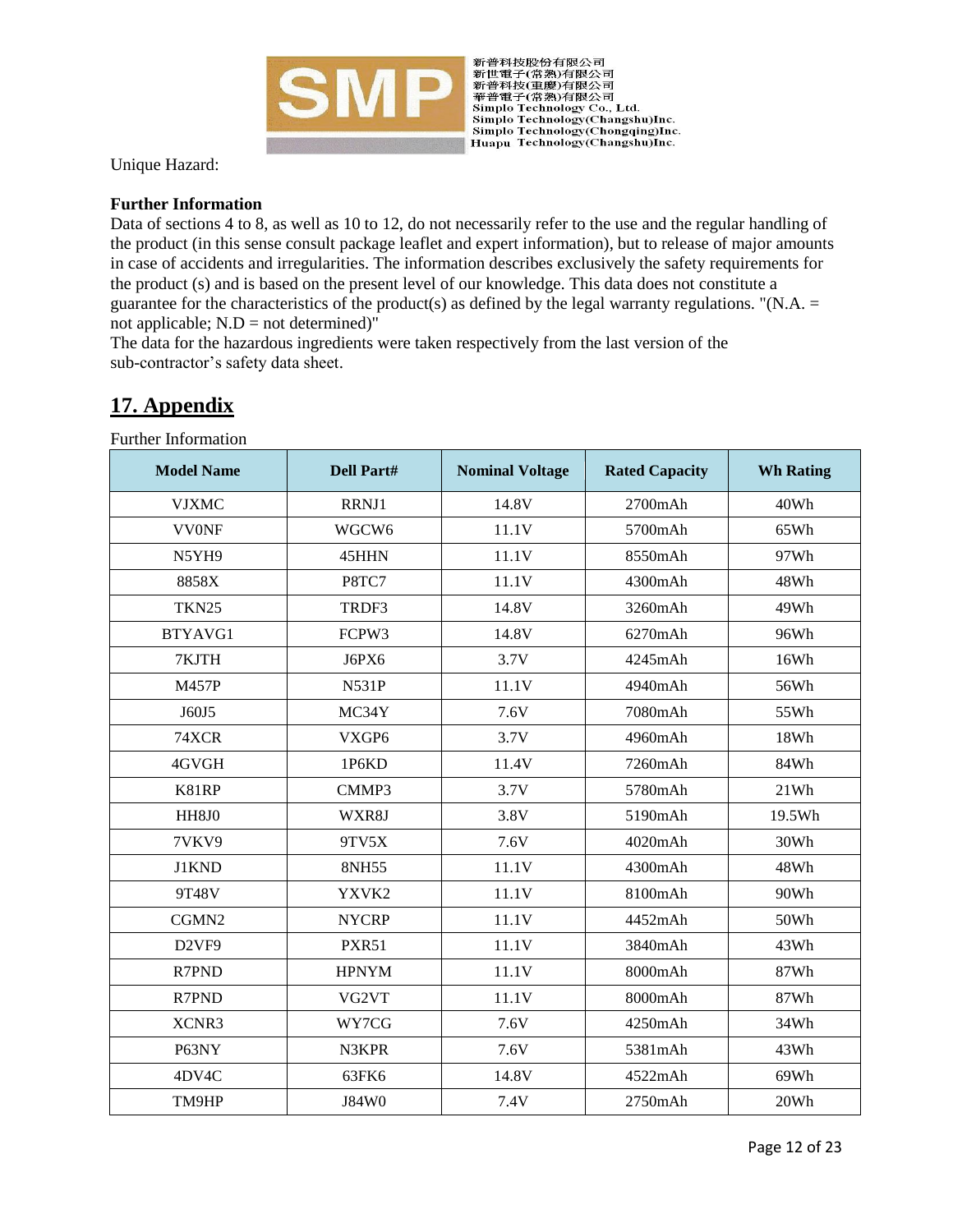

| 7FF1K        | R8R6F                          | 11.1V | 2803mAh                  | 32Wh |
|--------------|--------------------------------|-------|--------------------------|------|
| <b>RFJMW</b> | Y61CV                          | 11.1V | 5700mAh<br>5800mAh       | 65Wh |
| <b>RFJMW</b> | CPXG0                          | 11.1V | 5700mAh<br>5800mAh       | 65Wh |
| <b>PRRRF</b> | 8WXJ3                          | 14.8V | 2660mAh                  | 40Wh |
| T54FJ        | MKD62                          | 11.1V | 5320mAh<br>5400mAh       | 60Wh |
| T54FJ        | 2MV3R                          | 11.1V | 5320mAh<br>5400mAh       | 60Wh |
| M5Y0X        | P6YD6                          | 11.1V | 8550mAh                  | 97Wh |
| M5Y0X        | 5F1R5                          | 11.1V | 8550mAh                  | 97Wh |
| CF623        | WN979                          | 11.1V | 4940mAh                  | 56Wh |
| DF192        | MM156                          | 11.1V | 7410mAh                  | 85Wh |
| N71FM        | GXMW9                          | 11.1V | 5700mAh<br>5800mAh       | 65Wh |
| N71FM        | <b>FYTVN</b>                   | 11.1V | 5700mAh<br>5800mAh       | 65Wh |
| FJJ4W        | 4HJXX                          | 11.1V | 8550mAh                  | 97Wh |
| FJJ4W        | WFDW7                          | 11.1V | 8550mAh                  | 97Wh |
| 90V7W        | <b>JHXPY</b>                   | 7.6V  | 7435mAh                  | 56Wh |
| JD25G        | RWT1R                          | 7.4V  | 6930mAh                  | 52Wh |
| JD25G        | 0N7T6                          | 7.4V  | 6930mAh                  | 52Wh |
| H6PR0        | YJ31R                          | 3.7V  | $2485$ mAh               | 9Wh  |
| 191YN        | 2F3W1                          | 14.8V | 6000mAh                  | 92Wh |
| 6JHDV        | 5046J                          | 14.8V | 6000mAh                  | 92Wh |
| WD52H        | <b>KWFFN</b>                   | 7.4V  | 6000mAh<br>5880mAh       | 45Wh |
| GHT4X        | NTC8R                          | 7.4V  | 5440mAh                  | 42Wh |
| 34GKR        | 909H5                          | 7.4V  | $6200$ m $Ah$<br>6280mAh | 47Wh |
| <b>VFV59</b> | FC <sub>2</sub> J <sub>8</sub> | 7.4V  | 7140mAh                  | 52Wh |
| 3RNFD        | K8J43                          | 7.4V  | 7340mAh                  | 54Wh |
| <b>TK330</b> | TK362                          | 11.1V | 5100mAh                  | 56Wh |
| MT264        | <b>KM905</b>                   | 11.1V | 7410mAh                  | 85Wh |
| <b>RYXXH</b> | 5TFCY                          | 11.1V | 3440mAh<br>3420mAh       | 38Wh |
| <b>RYXXH</b> | <b>VVXTW</b>                   | 11.1V | 3440mAh<br>3420mAh       | 38Wh |
| G5M10        | YM3TC                          | 7.4V  | 6880mAh                  | 51Wh |
| G5M10        | F5WW5                          | 7.4V  | 6880mAh<br>6820mAh       | 51Wh |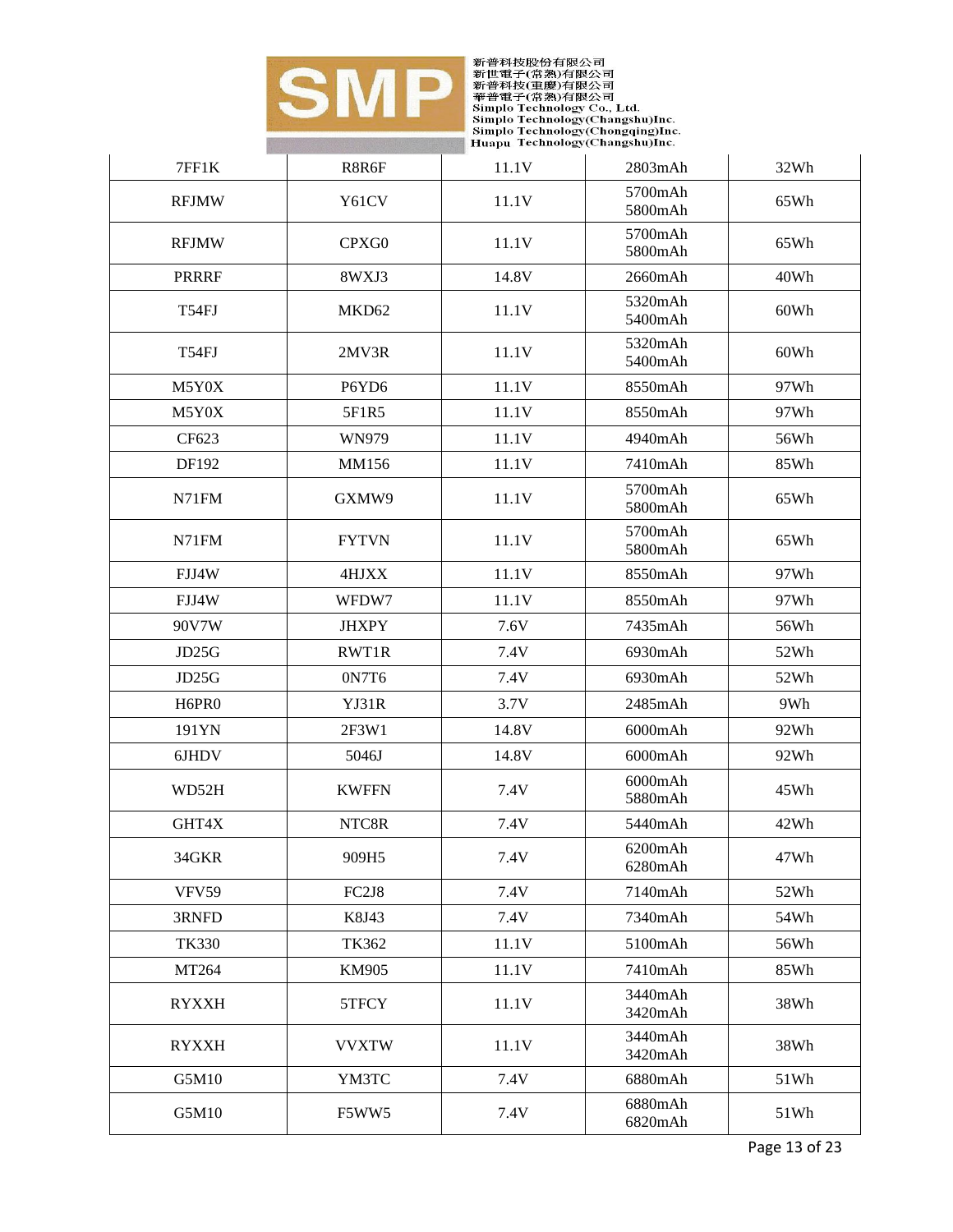

| G5M10        | WYJC2              | 7.4V  | 6880mAh<br>6820mAh | 51Wh |
|--------------|--------------------|-------|--------------------|------|
| <b>ROTMP</b> | <b>FDX0T</b>       | 7.6V  | 8180mAh            | 62Wh |
| M5Y1K        | VN3N0              | 14.8V | 2700mAh            | 40Wh |
| VHR5P        | <b>XRHWG</b>       | 7.6V  | 4500mAh<br>4540mAh | 35Wh |
| 1MCXM        | G3JJT              | 7.4V  | 3620mAh<br>3760mAh | 28Wh |
| 2H2G4        | TXJ69              | 7.4V  | 4980mAh            | 38Wh |
| <b>HXFHF</b> | VT <sub>26</sub> R | 7.4V  | 4855mAh            | 36Wh |
| KD186        | YD120              | 11.1V | 4940mAh            | 56Wh |
| JV1R3        | 1NGTN              | 11.1V | 2150mAh            | 24Wh |
| 7WMM7        | RTY89              | 7.4V  | 3760mAh<br>3620mAh | 28Wh |
| R3026        | P8F45              | 11.1V | 5400mAh            | 60Wh |
| WW116        | FT079              | 11.1V | 4940mAh            | 56Wh |
| 7XNTR        | FH8RW              | 7.4   | 3420mAh            | 26Wh |
| XX327        | XPH7N              | 11.1V | 5400mAh            | 60Wh |
| <b>N887N</b> | J037N              | 11.1V | 5400mAh            | 60Wh |
| KJ321        | UJ499              | 11.1V | 8550mAh            | 97Wh |
| J79X4        | FN3PT              | 11.1V | 5300mAh            | 58Wh |
| <b>NHXVW</b> | XV2VV              | 11.1V | 8000mAh            | 87Wh |
| <b>NHXVW</b> | 9F77K              | 11.1V | 8000mAh            | 87Wh |
| 4XKN5        | 09FN4              | 11.1V | 5700mAh            | 65Wh |
| 4XKN5        | 5XT3V              | 11.1V | 5700mAh            | 65Wh |
| X8VWF        | <b>VCWGN</b>       | 11.1V | 8550mAh            | 97Wh |
| X8VWF        | W11CK              | 11.1V | 8550mAh            | 97Wh |
| CJ2K1        | 80D45              | 11.1V | 5700mAh            | 65Wh |
| <b>DKNKD</b> | W11Y7              | 11.1V | 8550mAh            | 97Wh |
| <b>TRHFF</b> | 1WWHW              | 11.1V | 3800mAh<br>3840mAh | 43Wh |
| <b>TRHFF</b> | 7P3X9              | 11.1V | 4040mAh<br>3840mAh | 43Wh |
| 0PD19        | 58DP4              | 7.4V  | 7410mAh            | 58Wh |
| 0PD19        | R77WV              | 7.4V  | 7410mAh            | 58Wh |
| G05YJ        | Y3PN0              | 11.1V | 6000mAh            | 69Wh |
| X3PH0        | MJMF6              | 11.4V | 5960mAh            | 67Wh |
| 9MGCD        | XMFY3              | 7.4V  | 4220mAh            | 32Wh |
| <b>F079N</b> | <b>N976R</b>       | 11.1V | 2550mAh<br>2700mAh | 28Wh |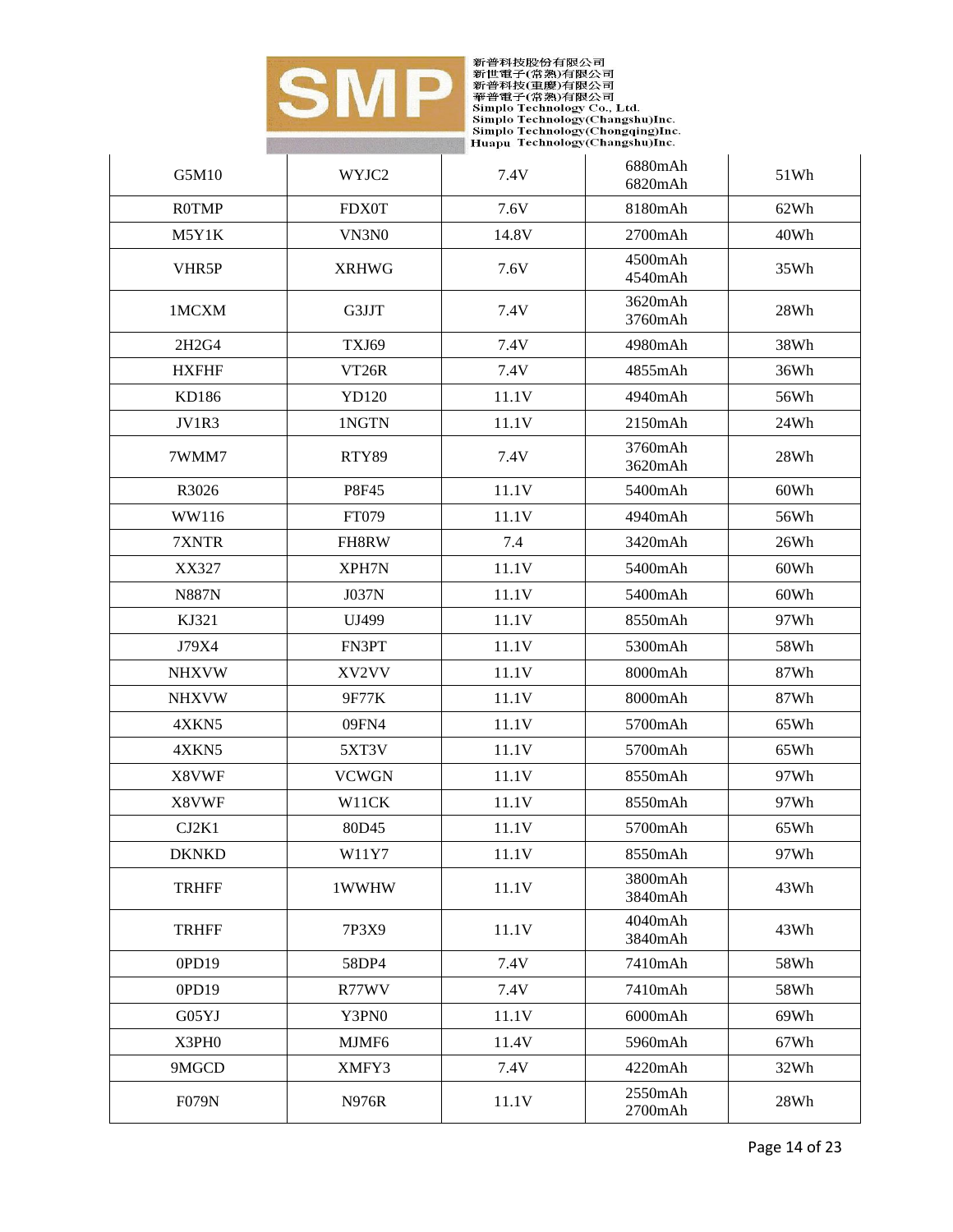

| H7XW1        | <b>HXHFF</b>       | 14.8V | 2900mAh            | 44Wh |
|--------------|--------------------|-------|--------------------|------|
| 268X5        | M0P7P              | 11.1V | 5800mAh            | 65Wh |
| MR90Y        | <b>YGMTN</b>       | 11.1V | 5700mAh            | 65Wh |
| MR90Y        | 4DMNG              | 11.1V | 5700mAh            | 65Wh |
| <b>XCMRD</b> | FW1MN              | 14.8V | 2660mAh<br>2700mAh | 40Wh |
| 357F9        | 71JF4              | 11.4V | 6480mAh            | 74Wh |
| 0HTR7        | NMV5C              | 14.8V | 4200mAh            | 64Wh |
| NGGX5        | JY8D6              | 11.4V | 4090mAh            | 47Wh |
| WJ5R2        | 4F5YV              | 11.4V | 7260mAh            | 84Wh |
| FWRM8        | 1XP35              | 7.4V  | 3850mAh            | 30Wh |
| FR463        | <b>NU209</b>       | 3.7V  | 1800mAh            | 7Wh  |
| W828J        | X463J              | 3.7V  | 1800mAh            | 7Wh  |
| M164C        | GC9R0              | 3.7V  | 1800mAh            | 7Wh  |
| PT6V8        | T7YJR              | 14.8V | 4160mAh            | 63Wh |
| JKVC5        | FH4HR              | 11.1V | 4300mAh            | 48Wh |
| W1193        | DR9F8              | 11.1V | 5240mAh            | 60Wh |
| W1193        | ND <sub>8</sub> CG | 11.1V | 5240mAh            | 60Wh |
| U5209        | 7P9T2              | 11.1V | 8100mAh            | 81Wh |
| 2F8K3        | KJ2PX              | 14.8V | 5700mAh            | 86Wh |
| 8M039        | P <sub>267</sub> P | 11.1V | 8400mAh            | 90Wh |
| $0$ JV $6$ J | 8NWF3              | 7.6V  | 4013mAh            | 32Wh |
| YFDF9        | HGJW8              | 11.1V | 5700mAh            | 65Wh |
| YFDF9        | H <sub>2F7</sub> D | 11.1V | 5700mAh            | 65Wh |
| 4M529        | F8TTW              | 11.1V | 7860mAh            | 90Wh |
| W478P        | <b>U128K</b>       | 11.1V | 8400mAh            | 90Wh |
| T1G6P        | NTG4J              | 11.1V | 2774mAh            | 30Wh |
| N3X1D        | HTX4D              | 11.1V | 5700mAh<br>5800mAh | 65Wh |
| N3X1D        | 2GWN5              | 11.1V | 5700mAh            | 65Wh |
| 71R31        | CRT6P              | 11.1V | 8550mAh            | 97Wh |
| 71R31        | R1XG4              | 11.1V | 8550mAh            | 97Wh |
| 3K4T8        | G2CGH              | 11.1V | 5400mAh            | 60Wh |
| F287H        | F286H              | 11.1V | 4300mAh            | 48Wh |
| 8WP5J        | 69Y4H              | 3.7V  | 8720mAh            | 32Wh |
| TKV2V        | YM5H6              | 11.1V | 4300mAh            | 48Wh |
| GFKG3        | VN <sub>25</sub> R | 7.4V  | 4220mAh            | 32Wh |
| X284G        | Y823G              | 11.1V | 4300mAh            | 48Wh |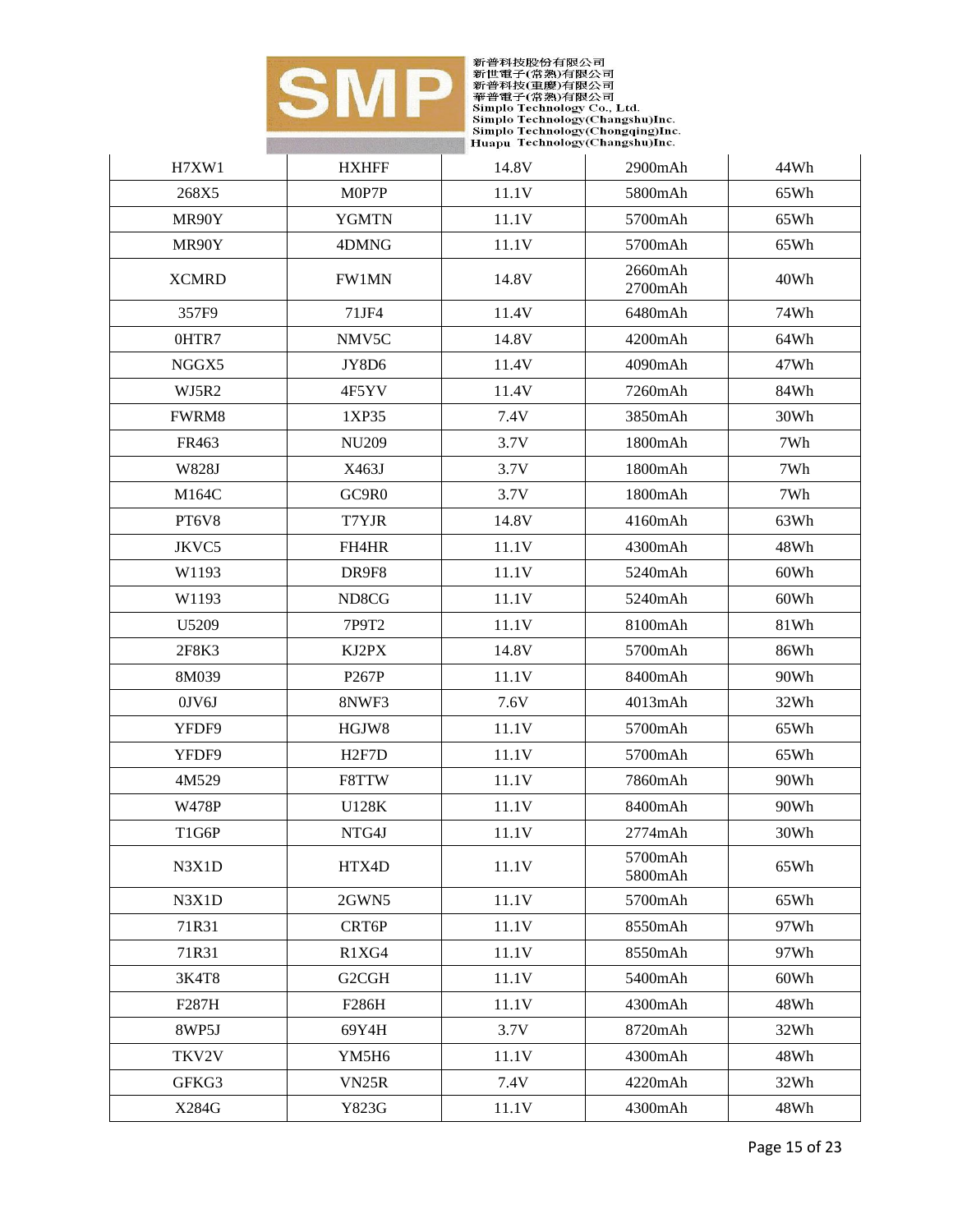

| C <sub>4</sub> K <sub>9</sub> V | WV7G0                          | 7.4V  | 7440mAh            | 55Wh   |
|---------------------------------|--------------------------------|-------|--------------------|--------|
| Y9N00                           | 489XN                          | 7.4V  | 6071mAh            | 47Wh   |
| <b>JWPHF</b>                    | R <sub>4</sub> CN <sub>5</sub> | 11.1V | 4840mAh            | 56Wh   |
| <b>TOTRM</b>                    | H76MY                          | 11.1V | 5180mAh            | 61Wh   |
| 245RR                           | 7D1WJ                          | 11.1V | 7810mAh            | 91Wh   |
| <b>VH748</b>                    | <b>TWRRK</b>                   | 11.1V | 4240mAh            | 51.2Wh |
| PC764                           | KP433                          | 11.1V | 4940mAh            | 56Wh   |
| PC764                           | GD775                          | 11.1V | 5200mAh            | 56Wh   |
| <b>TC030</b>                    | DU139                          | 11.1V | 7410mAh            | 85Wh   |
| T118C                           | G280C                          | 14.8V | 5000mAh            | 74Wh   |
| T116C                           | G274C                          | 11.1V | 7500mAh            | 85Wh   |
| T3NT1                           | 04GHF                          | 11.1V | 5415mAh            | 65Wh   |
| T3NT1                           | 8PWD5                          | 11.1V | 5415mAh<br>5800mAh | 65Wh   |
| FV993                           | RY6WH                          | 11.1V | 8700mAh            | 97Wh   |
| FV993                           | FVWT4                          | 11.1V | 8700mAh            | 97Wh   |
| BTYV0Y1                         | 5WP5W                          | 11.1V | 8100mAh            | 90Wh   |
| <b>F079N</b>                    | 0R271                          | 11.1V | 2550mAh<br>2700mAh | 28Wh   |
| G038N                           | 4H636                          | 11.1V | 5320mAh            | 56Wh   |
| 50TKN                           | 93G7X                          | 14.8V | $2700$ m $Ah$      | 40Wh   |
| 7FJ92                           | <b>TXWRR</b>                   | 11.1V | 4840mAh            | 56Wh   |
| GRNX5                           | 7W5X0                          | 14.8V | 5400mAh            | 80Wh   |
| 04D3C                           | R5PJR                          | 11.1V | 7695mAh            | 90Wh   |
| N71FM                           | J5MXY/MT40R                    | 11.1V | 6000mAh            | 65Wh   |
| FJJ4W                           | GP45C/WD6D1                    | 11.1V | 9000mAh            | 97Wh   |
| XCNR3                           | WY7CG                          | 7.6V  | 4250mAh            | 34Wh   |
| P63NY                           | N3KPR                          | 7.6V  | 5381mAh            | 43Wh   |
| <b>WDX0R</b>                    | 3CRH <sub>3</sub>              | 11.4V | 3500mAh            | 42Wh   |
| TM9HP                           | 8K1VJ                          | 7.4V  | 2750mAh            | 20Wh   |
| N71FM                           | J5MXY                          | 11.1V | 5700mAh<br>5800mAh | 65Wh   |
| FJJ4W                           | GP45C                          | 11.1V | 8550mAh            | 97Wh   |
| <b>PRRRF</b>                    | CC6N8                          | 14.8V | 2660mAh            | 40Wh   |
| <b>PRRRF</b>                    | 59WNP                          | 14.8V | 2660mAh            | 40Wh   |
| T54FJ                           | 5G67C                          | 11.1V | 5320mAh            | 60Wh   |
| T54FJ                           | HCD9H                          | 11.1V | 5320mAh            | 60Wh   |
| M5Y0X                           | 9KN44                          | 11.1V | 8550mAh            | 97Wh   |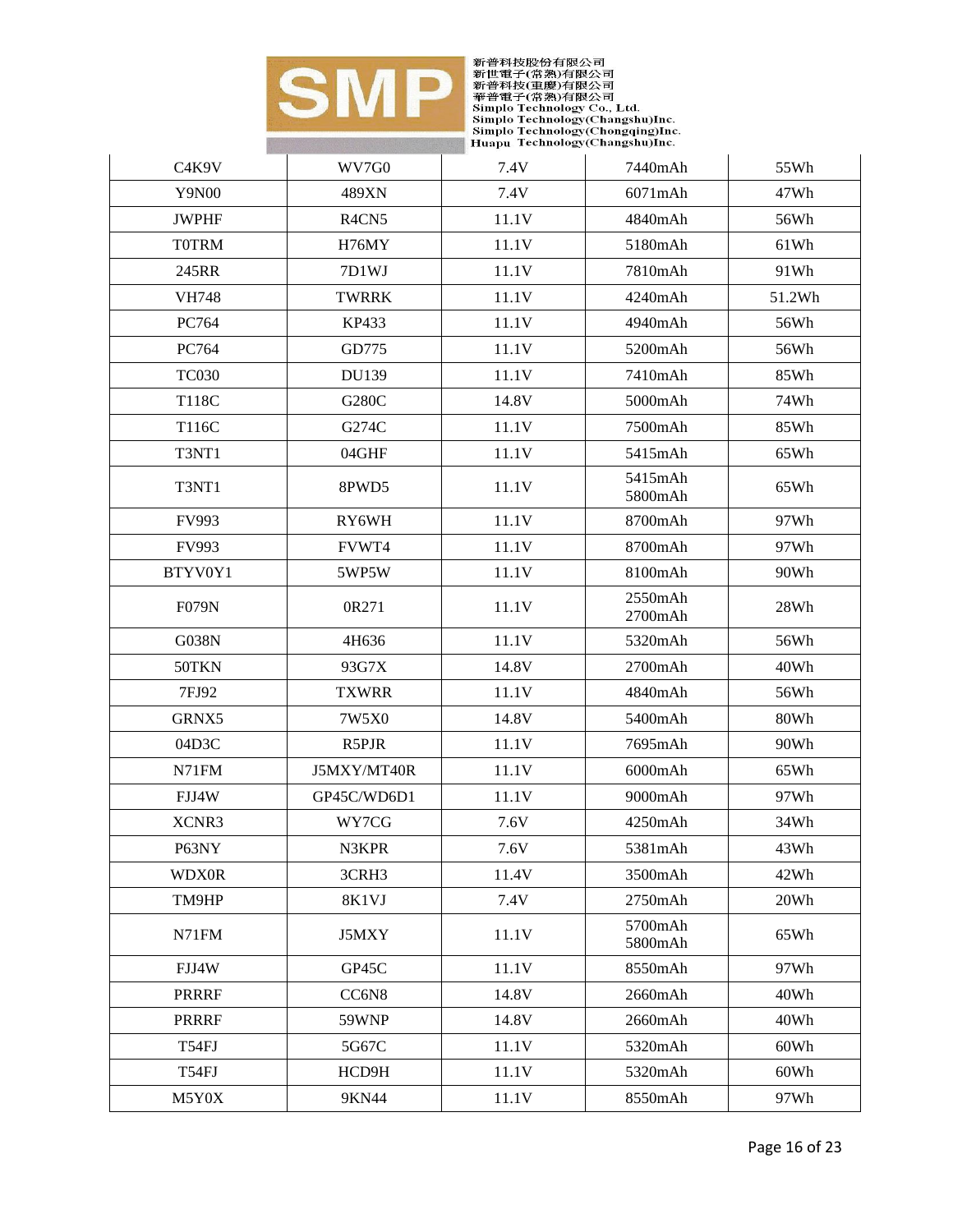

| M5Y0X             | N4FJ5              | 11.1V | 8550mAh  | 97Wh  |
|-------------------|--------------------|-------|----------|-------|
| <b>NHXVW</b>      | XV2VV              | 11.1V | 8000mAh  | 87Wh  |
| <b>NHXVW</b>      | 9F77K              | 11.1V | 8000mAh  | 87Wh  |
| FRR0G             | HGKH <sub>0</sub>  | 11.1V | 5130mAh  | 60Wh  |
| <b>FRR0G</b>      | RCG54              | 11.1V | 5130mAh  | 60Wh  |
| PG6RC             | TN1K5              | 11.1V | 5320mAh  | 60Wh  |
| PG6RC             | 41YXC              | 11.1V | 5320mAh  | 60Wh  |
| FV993             | JHYP2              | 11.1V | 8700mAh  | 97Wh  |
| FV993             | K4RDX              | 11.1V | 8700mAh  | 97Wh  |
| BTYAVG1           | FCPW3              | 14.8V | 6270mAh  | 96Wh  |
| C1D6H             | 7C14D              | 11.1V | 4860mAh  | 54Wh  |
| G3399             | G3399              | 3.7V  | 1035mAh  | 37Wh  |
| XYWV6             | D <sub>2P7</sub> C | 11.1V | 2800mAh  | 30Wh  |
| 7FF1K             | K94X6              | 11.1V | 2803mAh  | 32Wh  |
| J79X4             | GYKF8              | 11.1V | 5300mAh  | 58Wh  |
| <b>PRRRF</b>      | HNR8G              | 14.8V | 2660mAh  | 40Wh  |
| R7PND             | <b>HPNYM</b>       | 11.1V | 8000mAh  | 87Wh  |
| R7PND             | VG2VT              | 11.1V | 8000mAh  | 87Wh  |
| 4RXFK             | FFK56              | 14.8V | 4600mAh  | 69 Wh |
| 8858X             | P8TC7              | 11.1V | 4300mAh  | 48Wh  |
| TKN <sub>25</sub> | TRDF3              | 14.8V | 3260mAh  | 49Wh  |
| 2NJNF             | 8JVDG              | 11.1V | 3800mAh  | 44Wh  |
| FWRM8             | YH7DR              | 7.4V  | 3850mAh  | 30Wh  |
| 427TY             | NGH7M              | 3.7V  | 8100 mAh | 29Wh  |
| 0WGKH             | Y50C5              | 7.4V  | 3850mAh  | 30Wh  |
| RV8MP             | 4337M              | 11.1V | 3800mAh  | 44Wh  |
| RV8MP             | 935TH              | 11.1V | 3800mAh  | 44Wh  |
| GVD76             | 9C26T              | 11.1V | 2820mAh  | 31Wh  |
| GVD76             | JG20C              | 11.1V | 2820mAh  | 31Wh  |
| <b>PFXCR</b>      | MGH81              | 11.1V | 3090mAh  | 34Wh  |
| <b>PFXCR</b>      | C8GC5              | 11.1V | 3090mAh  | 34Wh  |
| F38HT             | WVG8T              | 7.4V  | 6130mAh  | 45Wh  |
| F38HT             | J7WX3              | 7.4V  | 6130mAh  | 45Wh  |
| <b>DGGGT</b>      | GF5CV              | 7.4V  | 5540mAh  | 40Wh  |
| <b>PPNPH</b>      | <b>Y880Y</b>       | 7.4V  | 7700mAh  | 60Wh  |
| <b>PPNPH</b>      | D1DCD              | 7.4V  | 7700mAh  | 60Wh  |
| 5KG27             | C4MF8              | 7.4V  | 7840mAh  | 58Wh  |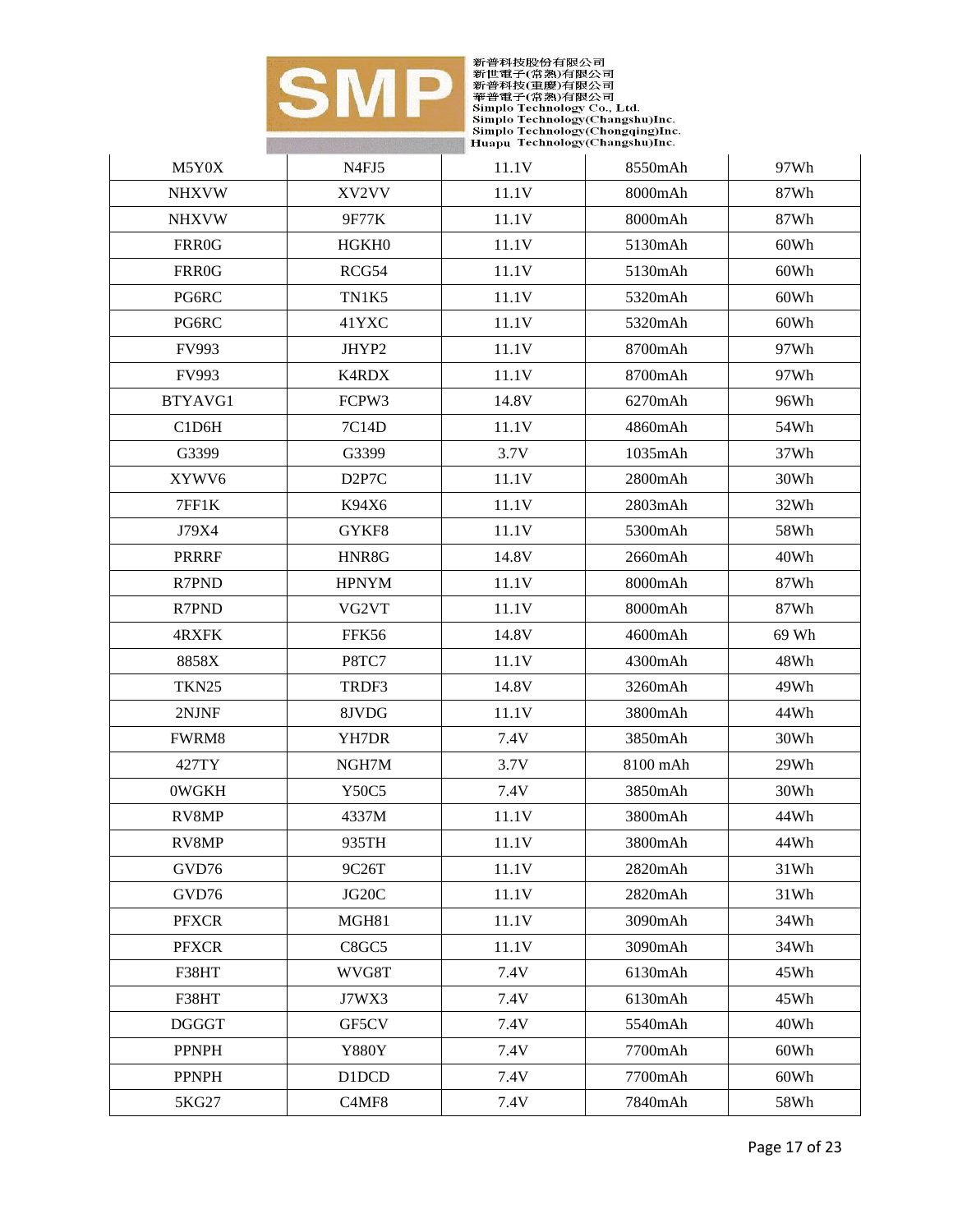

| GC3J0        | J1YCJ              | 3.7V  | 4290mAh | 16Wh   |
|--------------|--------------------|-------|---------|--------|
| K185W        | GN7V6              | 14.8V | 3200mAh | 47Wh   |
| 6MT4T        | 7V69Y              | 7.6V  | 8180mAh | 62Wh   |
| PW23Y        | TP1GT              | 7.6V  | 8085mAh | 60Wh   |
| TDW5P        | V9XD7              | 15.2V | 4840mAh | 76Wh   |
| 44T2R        | HF <sub>25</sub> D | 15.2V | 4410mAh | 68Wh   |
| 9NJM1        | MG2YH              | 11.4V | 8820mAh | 99Wh   |
| NNF1C        | <b>HMPFH</b>       | 7.6V  | 5940mAh | 46Wh   |
| 93FTF        | D4CMT              | 11.4V | 4254mAh | 51Wh   |
| <b>GJKNX</b> | GD1JP              | 7.6V  | 8500mAh | 68Wh   |
| <b>GJKNX</b> | 5GJVW              | 7.6V  | 8500mAh | 68Wh   |
| VG93N        | <b>WFWKK</b>       | 11.4V | 7666mAh | 92Wh   |
| 6GTPY        | GPM03              | 11.4V | 8083mAh | 97Wh   |
| 1WND8        | JT90P              | 11.4V | 2622mAh | 31.5Wh |
| <b>JOPGR</b> | FTH6F              | 7.6V  | 5250mAh | 42Wh   |
| <b>JOPGR</b> | <b>NYPKP</b>       | 7.6V  | 5250mAh | 42Wh   |
| V1P4C        | <b>FMXMT</b>       | 7.6V  | 7000mAh | 56Wh   |
| DJ1J0        | PGFX4              | 11.4V | 3500mAh | 42Wh   |
| F3YGT        | DM3WC              | 7.6V  | 7500mAh | 60Wh   |
| F3YGT        | DWX9J              | 7.6V  | 7500mAh | 60Wh   |
| 71TG4        | X49C1              | 11.4V | 3745mAh | 45Wh   |
| K5XWW        | N18GG              | 7.6V  | 7500mAh | 60Wh   |
| K5XWW        | 3MVYT              | 7.6V  | 7500mAh | 60Wh   |
| <b>YX0XH</b> | C668F              | 7.6V  | 4250mAh | 34Wh   |
| <b>YX0XH</b> | C3F1X              | 7.6V  | 4250mAh | 34Wh   |
| FTD6M        | <b>T0T32</b>       | 7.6V  | 2750mAh | 22Wh   |
| 7CJRC        | KNM09              | 11.4V | 3500mAh | 42Wh   |
| 6MT4T        | <b>CHWGG</b>       | 7.6V  | 8180mAh | 62Wh   |
| <b>WDX0R</b> | Y3F7Y              | 11.4V | 3500mAh | 42Wh   |
| C565C        | <b>KR854</b>       | 11.1V | 7650mAh | 85Wh   |
| J7HTX        | 2JT7D              | 7.6V  | 4342mAh | 34Wh   |
| F62G0        | 39DY5              | 11.4V | 3166mAh | 38Wh   |
| 51KD7        | YWD3C              | 11.4V | 3500mAh | 42Wh   |
| J60J5        | R97YT              | 7.6V  | 7080mAh | 55Wh   |
| W1193        | <b>TX283</b>       | 11.1V | 5400mAh | 60Wh   |
| KY265        | MP492              | 11.1V | 7500mAh | 85Wh   |
| PT434        | NM632              | 11.1V | 5000mAh | 56Wh   |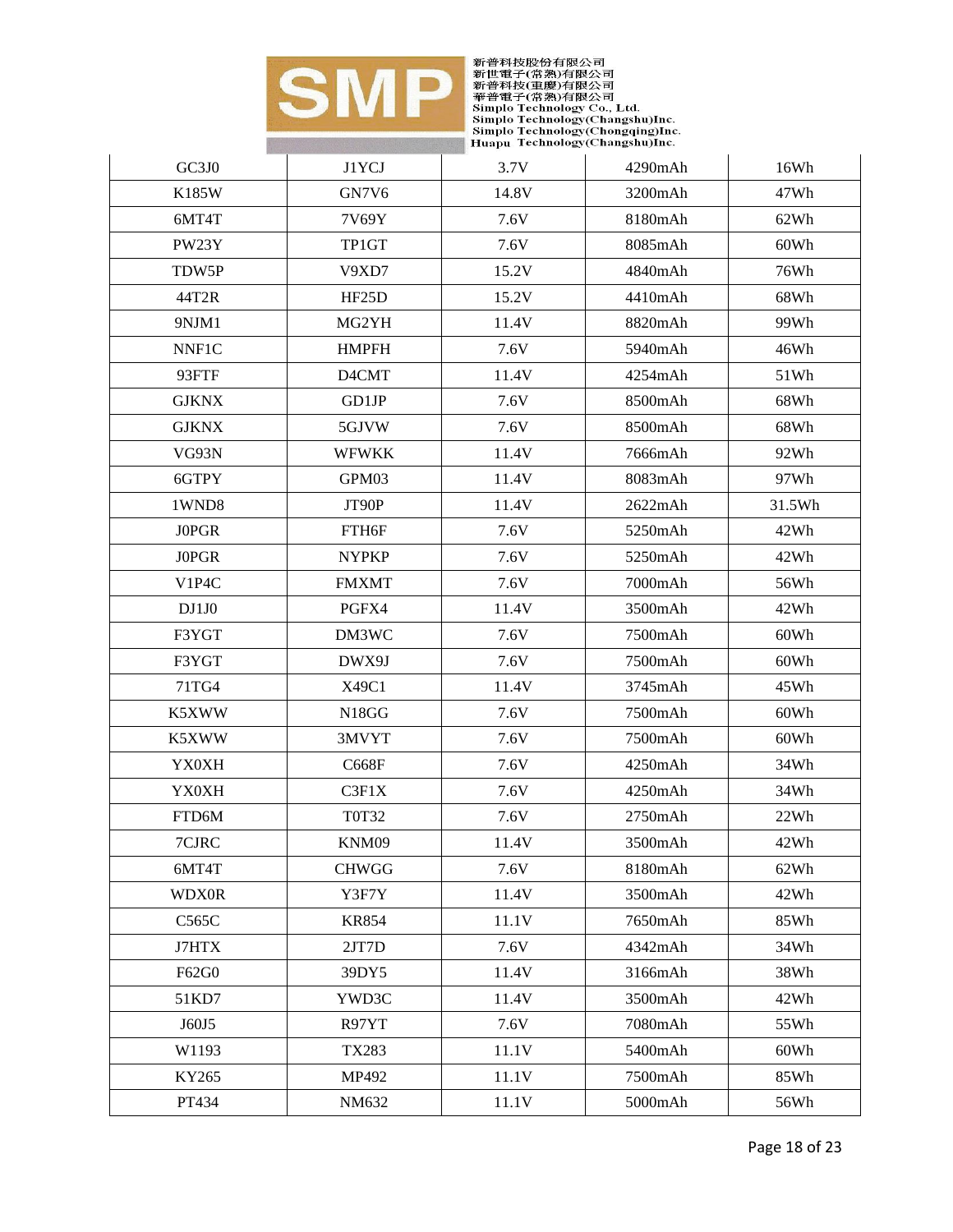

| DXGH8             | G8VCF              | 7.6V   | 6500mAh  | 52Wh |
|-------------------|--------------------|--------|----------|------|
| DXGH8             | G8VCF              | 7.6V   | 6500mAh  | 52Wh |
| J7HTX             | 2JT7D              | 7.6V   | 4580mAh  | 34Wh |
| J7HTX             | <b>DRPTJ</b>       | 7.6V   | 4580mAh  | 34Wh |
| N71FM             | GM06H              | 11.1V  | 5700mAh  | 65Wh |
| Y4367             | D <sub>5540</sub>  | 11.1V  | 7200mAh  | 80Wh |
| 5TF10             | RY3F9              | 7.6V   | 8000mAh  | 64Wh |
| <b>NYFJH</b>      | <b>OWMRC</b>       | 11.4V  | 8070mAh  | 97Wh |
| M5Y1K             | GR437              | 14.8V  | 2700mAhh | 40Wh |
| T749D             | U116D              | 14.8V  | 2600mAhh | 37Wh |
| YRDD <sub>6</sub> | VM732              | 11.4V  | 3500mAh  | 42Wh |
| 1F22N             | <b>JJPFK</b>       | 15.2V  | 3750mAh  | 60Wh |
| <b>XRGXX</b>      | K69WH              | 11.4V  | 7500mAh  | 90Wh |
| 7WNW1             | <b>DMF0C</b>       | 11.4V  | 4342mAh  | 51Wh |
| 7WNW1             | DP3KF              | 11.4V  | 4342mAh  | 51Wh |
| 9WMN7             | 23MR0              | 10.95V | 5900mAh  | 65Wh |
| 01TK4             | NY <sub>6</sub> GT | 10.95V | 8850mAh  | 97Wh |
| <b>NJTCH</b>      | YWV8Y              | 7.4V   | 7189mAh  | 56Wh |
| NF2MW             | 85XM8              | 7.6V   | 6500mAh  | 52Wh |
| NF2MW             | 41M98              | 7.6V   | 6500mAh  | 52Wh |
| 0G74G             | 2PFPW              | 11.4V  | 3500mAh  | 42Wh |
| MXV9V             | 5VC2M              | 7.6V   | 7500mAh  | 60Wh |
| MXV9V             | 98J9N              | 7.6V   | 7500mAh  | 60Wh |
| 1FKCC             | KWWW4              | 7.6V   | 4750mAh  | 36Wh |
| 1FKCC             | 4JFDV              | 7.6V   | 4750mAh  | 38Wh |
| <b>1V1XF</b>      | 7VTMN              | 11.4V  | 3500mAh  | 42Wh |
| R8D7N             | W8GMW              | 11.4V  | 4255mAh  | 51Wh |
| 4GVMP             | C5GV2              | 7.6V   | 8500mAh  | 68Wh |
| 4GVMP             | MCV1G              | 7.6V   | 8500mAh  | 68Wh |
| DT9XG             | <b>KJYFY</b>       | 11.4V  | 7500mAh  | 90Wh |
| HK6N5             | WDK63              | 7.6V   | 5618mAh  | 45Wh |
| U5209             | R9HFJ              | 11.1V  | 6900mAh  | 81Wh |
| 3HWPP             | 1VY7F              | 15.2V  | 4250mAh  | 68Wh |
| 1FXDH             | D191G              | 11.4V  | 8071mAh  | 97Wh |
| <b>JPFMR</b>      | 7T0D3              | 11.4V  | 3500mAh  | 42Wh |
| NXX33             | 020K1              | 7.6V   | 3500mAh  | 28Wh |
| Y9M6F             | 8K84Y              | 11.4V  | 6334mAh  | 76Wh |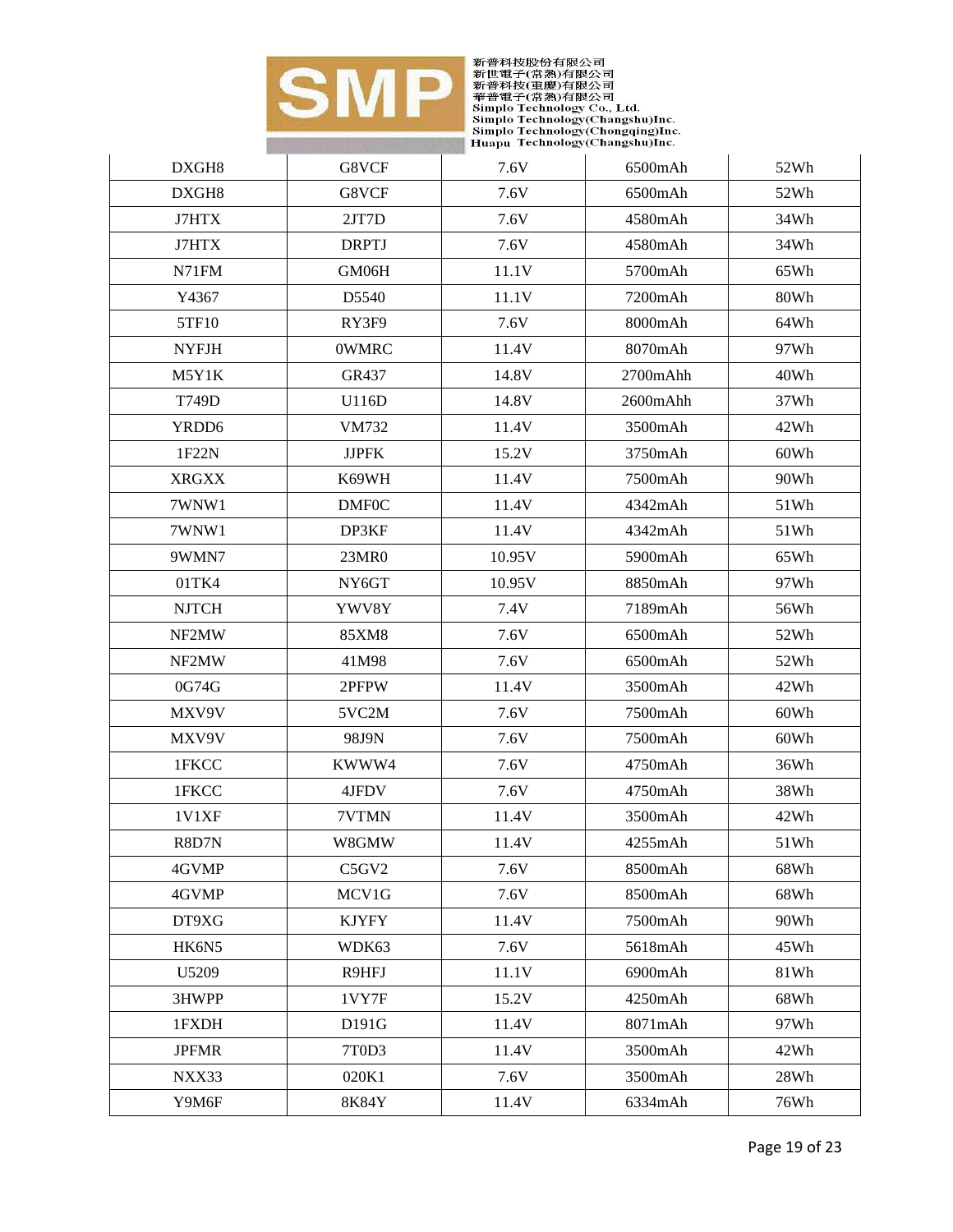

| 266J9        | PN1VN        | 11.4V  | 4255mAh | 51Wh   |
|--------------|--------------|--------|---------|--------|
| 52TWH        | NN6M8        | 7.6V   | 6375mAh | 51Wh   |
| P5MJ9        | <b>K2MKJ</b> | 3.7V   | 720mAh  | 2.66Wh |
| P5MJ9        | Y0K94        | 3.7V   | 720mAh  | 2.66Wh |
| $0$ JV $6$ J | 8NWF3        | 7.6V   | 4013mAh | 32Wh   |
| 7MT0R        | RDNP5        | 10.95V | 2831mAh | 33Wh   |
| <b>TVKGH</b> | 10R94        | 11.4V  | 7334mAh | 88Wh   |
| 4WN0Y        | M245Y        | 15.2V  | 3500mAh | 56Wh   |
| 4WN0Y        | M245Y        | 15.2V  | 3500mAh | 56Wh   |
| 4WN0Y        | JYFV9        | 15.2V  | 3684mAh | 56Wh   |
| 722KK        | <b>WNONO</b> | 7.6V   | 6500mAh | 52Wh   |
| N7HT0        | PKW00        | 7.6V   | 6500mAh | 52Wh   |
| N7HT0        | <b>VM71K</b> | 7.6V   | 6500mAh | 52Wh   |
| 8FCTC        | P8P1P        | 11.4V  | 4650mAh | 56Wh   |
| 69KF2        | <b>70N2F</b> | 11.4V  | 7167mAh | 86Wh   |
| 5XJ6R        | G8XFY        | 11.4V  | 4667mAh | 56Wh   |
| XG4K6        | 01RR3        | 11.4V  | 8071mAh | 97Wh   |
| 35J09        | 7YX5Y        | 11.4V  | 3255mAh | 39Wh   |
| JHT2H        | 7CXN6        | 7.6V   | 6500mAh | 52Wh   |
| JHT2H        | T3JWC        | 7.6V   | 6500mAh | 52Wh   |
| Y7HR3        | WY9MP        | 11.4V  | 5667mAh | 68Wh   |
| 4WN0Y        | M245Y        | 15.2V  | 3500mAh | 56Wh   |
| C903V        | 17C06        | 11.4V  | 5667mAh | 68Wh   |
| <b>PKWVM</b> | 68ND3        | 11.4V  | 7922mAh | 95Wh   |
| <b>PKWVM</b> | G5FJ8        | 11.4V  | 7922mAh | 95Wh   |
| JK6Y6        | C5KG6        | 11.25V | 3378mAh | 40Wh   |
| H5CKD        | 9077G        | 15V    | 3360mAh | 53Wh   |
| MV07R        | 72WGV        | 15.2V  | 4250mAh | 68Wh   |
| F732H        | <b>FM338</b> | 11.1V  | 5200mAh | 28Wh   |
| F732H        | X855G        | 11.1V  | 5200mAh | 28Wh   |
| F732H        | 23Y0R        | 11.1V  | 5200mAh | 28Wh   |
| F732H        | H06X0        | 11.1V  | 5200mAh | 28Wh   |
| V0GMT        | NYD3W        | 11.4V  | 4649mAh | 56Wh   |
| 4K1VM        | W62W6        | 11.4V  | 8070mAh | 97Wh   |
| NF2MW        | CHWV6        | 7.6V   | 6500mAh | 97Wh   |
| X1W0D        | 0FDRT        | 7.6V   | 6375mAh | 51Wh   |
| 9JM71        | MHR4G        | 11.4V  | 3500mAh | 42Wh   |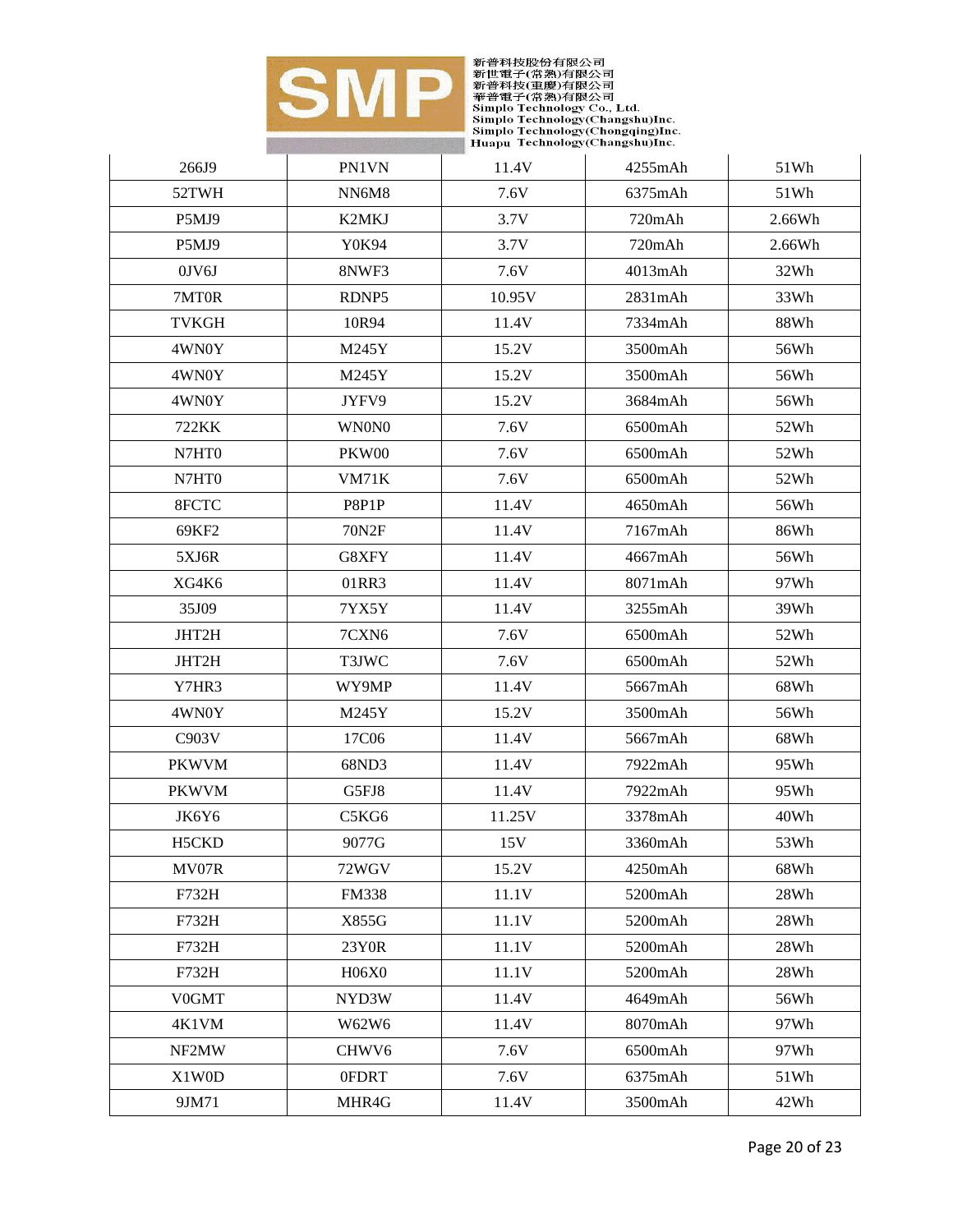

| 7FMXV              | TN <sub>2GY</sub>  | 15.2V   | 3941mAh | 63Wh   |
|--------------------|--------------------|---------|---------|--------|
| V <sub>23</sub> NY | M29XR              | 7.4V    | 7189mAh | 56Wh   |
| 3VV58              | 9YD1V              | 7.7V    | 4896mAh | 39.7Wh |
| GHJC5              | JJ4XT              | 11.55V  | 4900mAh | 59.6Wh |
| V5K68              | 0G52H              | 7.6V    | 6053mAh | 48.5Wh |
| WY9DX              | WK3F1              | 11.4V   | 3500mAh | 42Wh   |
| RJ40G              | 75X16              | 15.2V   | 3941mAh | 63Wh   |
| 9F4FN              | X28GR              | 7.6V    | 5000mAh | 40Wh   |
| G91J0              | MGCM5              | 11.25V  | 3467mAh | 41Wh   |
| V6W33              | XDY9K              | 15V     | 3420mAh | 54Wh   |
| KM742              | MT186              | 11.1V   | 4100mAh | 56Wh   |
| <b>DWVRR</b>       | 817GN              | 11.4V   | 7250mAh | 87Wh   |
| GRT01              | 0P3TJ              | 15.2V   | 4000mAh | 64Wh   |
| 9JRV0              | 05RGW              | 11.4V   | 8071mAh | 97Wh   |
| 94YMP              | 1F9CV              | 7.7V    | 4896mAh | 39.7Wh |
| TN70C              | N9XX1              | 15.2V   | 4000mAh | 64Wh   |
| XCNR3              | MH <sub>25</sub> J | 7.6V    | 4250mAh | 34Wh   |
| 91T8W              | 1C12X              | 14.6V   | 2750mAh | 40Wh   |
| T96F2              | 1JJ15              | 11.1V   | 2420mAh | 28Wh   |
| G555N              | J410N              | 11.1V   | 7260mAh | 85Wh   |
| R3026              | MY993              | 11.1V   | 5320mAh | 60Wh   |
| K738H              | N241H              | 11.1V   | 4300mAh | 48Wh   |
| WU946              | <b>PW772</b>       | 11.1V   | 4940mAh | 56Wh   |
| <b>RU006</b>       | <b>RN894</b>       | 11.1V   | 7410mAh | 85Wh   |
| Kinny/Key West     | WD416              | 14.8V   | 2000mAh | 29Wh   |
| Bali               | <b>YF080</b>       | 11.1V   | 4800mAh | 53Wh   |
| <b>MN151</b>       | <b>MN154</b>       | 11.1V   | 7410mAh | 85Wh   |
| <b>XVJNP</b>       | M0TN3              | 11.4V   | 4457mAh | 53.5Wh |
| MN79H              | J7H5M              | 11.55V  | 4524mAh | 55Wh   |
| 293F1              | 95T1F              | 11.4V   | 3467mAh | 41Wh   |
| M69D0              | 78FWY              | 11.4V   | 3467mAh | 41Wh   |
| <b>FK0VR</b>       | <b>PX0GF</b>       | 15.2V   | 3625mAh | 58Wh   |
| 07KRV              | Y86WG              | 15.2V   | 3625mAh | 58Wh   |
| YKG3C              | RF9H3              | 11.4V   | 3500mAh | 42Wh   |
| YM15G              | W6D4H              | 11.55 V | 4191mAh | 51Wh   |
| VG661              | GD3C9              | 11.4V   | 6709mAh | 80.5Wh |
| P83V9              | YXP8T              | 15.4V   | 4442mAh | 72Wh   |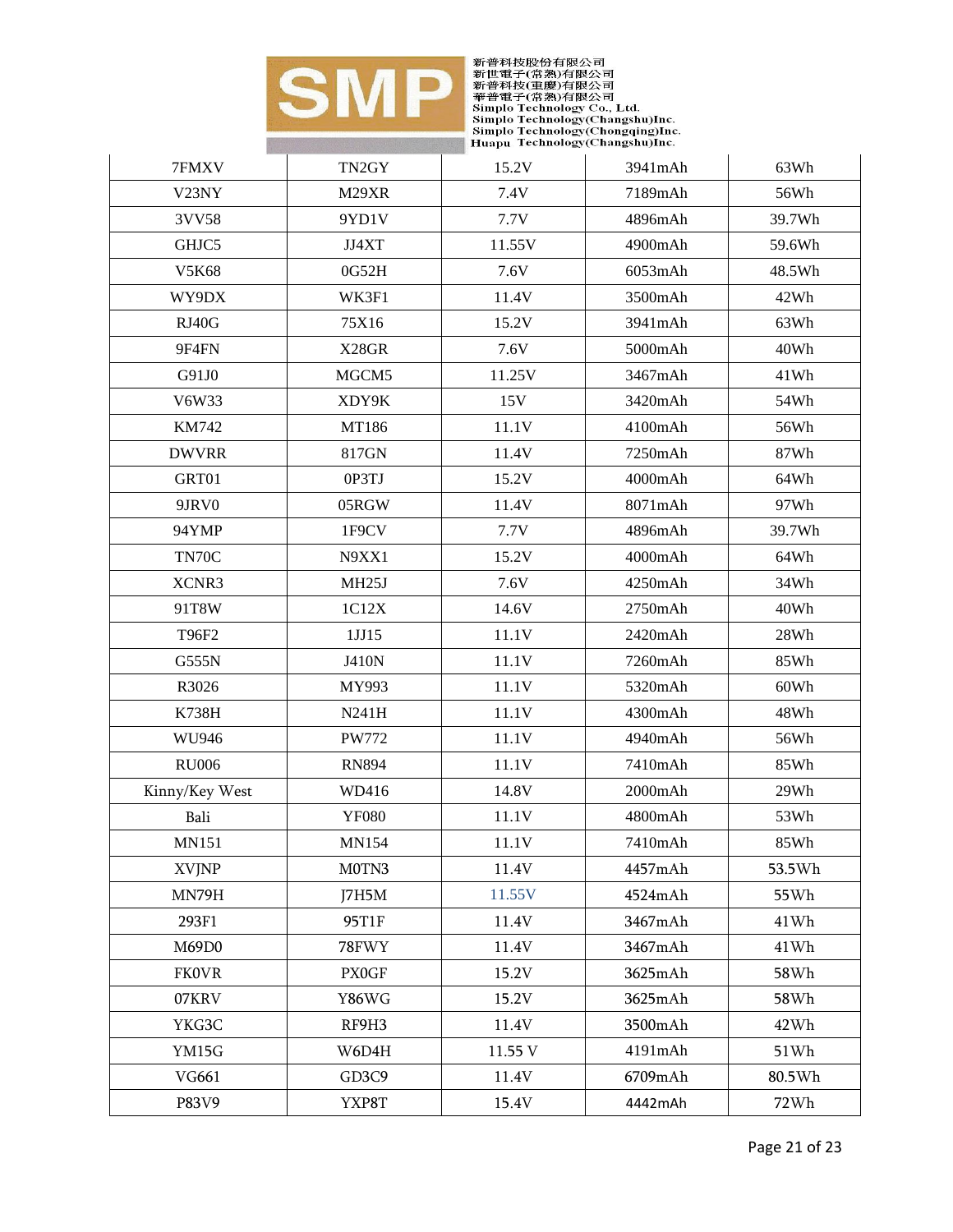

| 47XV3 | GK1M0 | 15.5V | $4113$ m $Ah$ | 50Wh   |
|-------|-------|-------|---------------|--------|
| G8W13 | 4G46W | 1.4V  | 4123m A h     | 49.5Wh |
| YRDD6 | 26JGK | .1.4V | 3500mAh       | 42Wh   |

| <b>Model Name</b> | <b>Dell Part#</b> | <b>Nominal Voltage</b> | <b>Rated Capacity</b> | <b>Wh Rating</b> |
|-------------------|-------------------|------------------------|-----------------------|------------------|
| PW7015M           | CTH86             | 14.8V                  | 2850mAh               | 43Wh             |
| <b>PW7015M</b>    | X1F87             | 14.8V                  | 2850mAh               | 43Wh             |
| <b>PW7015M</b>    | 7D9P9             | 14.8V                  | 2850mAh               | 43Wh             |
| <b>PW7015M</b>    | <b>GRNDK</b>      | 14.8V                  | 2850mAh               | 43Wh             |
| <b>PW7015M</b>    | 94TR3             | 14.8V                  | 2850mAh               | 43Wh             |
| <b>PW7015M</b>    | <b>TVWNV</b>      | 14.8V                  | 2850mAh               | 43Wh             |
| <b>PW7015M</b>    | 5RY79             | 14.8V                  | 2850mAh               | 43Wh             |
| <b>PW7015M</b>    | GF4MC             | 14.8V                  | 2850mAh               | 43Wh             |
| <b>PW7015L</b>    | <b>WG0XY</b>      | 11.1V                  | 5700mAh               | 65Wh             |
| <b>PW7015L</b>    | R7CW8             | 11.1V                  | 5700mAh               | 65Wh             |
| <b>PW7015L</b>    | WF5RR             | 11.1V                  | 5700mAh               | 65Wh             |
| <b>PW7015L</b>    | VGKV7             | 11.1V                  | 5700mAh               | 65Wh             |
| SMP43PH170        | 75VD5             | 14.8V                  | 3100mAh               | 43Wh             |
| SMP43PH170        | <b>VNVPY</b>      | 14.8V                  | 3100mAh               | 43Wh             |
| SMP43PH170        | HMH51             | 14.8V                  | 3100mAh               | 43Wh             |
| SMP43PH170        | 375VH             | 14.8V                  | 3100mAh               | 43Wh             |
| SMP43PH170        | DGK94             | 14.8V                  | 3100mAh               | 43Wh             |
| SMP43PH170        | K8MH2             | 14.8V                  | 3100mAh               | 43Wh             |
| SMP43PH170        | D9TR5             | 14.8V                  | 3100mAh               | 43Wh             |
| SMP43PH170        | 9C76G             | 14.8V                  | 3100mAh               | 43Wh             |
| SMP43PH170        | FYF53             | 14.8V                  | 3100mAh               | 43Wh             |
| SMP43PH170        | NYT70             | 14.8V                  | 3100mAh               | 43Wh             |
| SMP43PH170        | <b>YN732</b>      | 14.8V                  | 3100mAh               | 43Wh             |
| SMP43PH170        | FFK61             | 14.8V                  | 3100mAh               | 43Wh             |
| SMP43PH170        | 0T8K1             | 14.8V                  | 3100mAh               | 43Wh             |
| SMP43PH170        | 44HRC             | 14.8V                  | 3100mAh               | 43Wh             |
| SMP43PH170        | 08JM4             | 14.8V                  | 3100mAh               | 43Wh             |
| SMP43PH170        | 0XVCJ             | 14.8V                  | 3100mAh               | 43Wh             |
| SMP43PH170        | V4P85             | 14.8V                  | 3100mAh               | 43Wh             |
| SMP43PH170        | 4XHXF             | 14.8V                  | 3100mAh               | 43Wh             |
| SMP43PH170        | XPRY0             | 14.8V                  | 3100mAh               | 43Wh             |
| SMP65PH180        | 39FCW             | 5V                     | 12090mAh              | 65Wh             |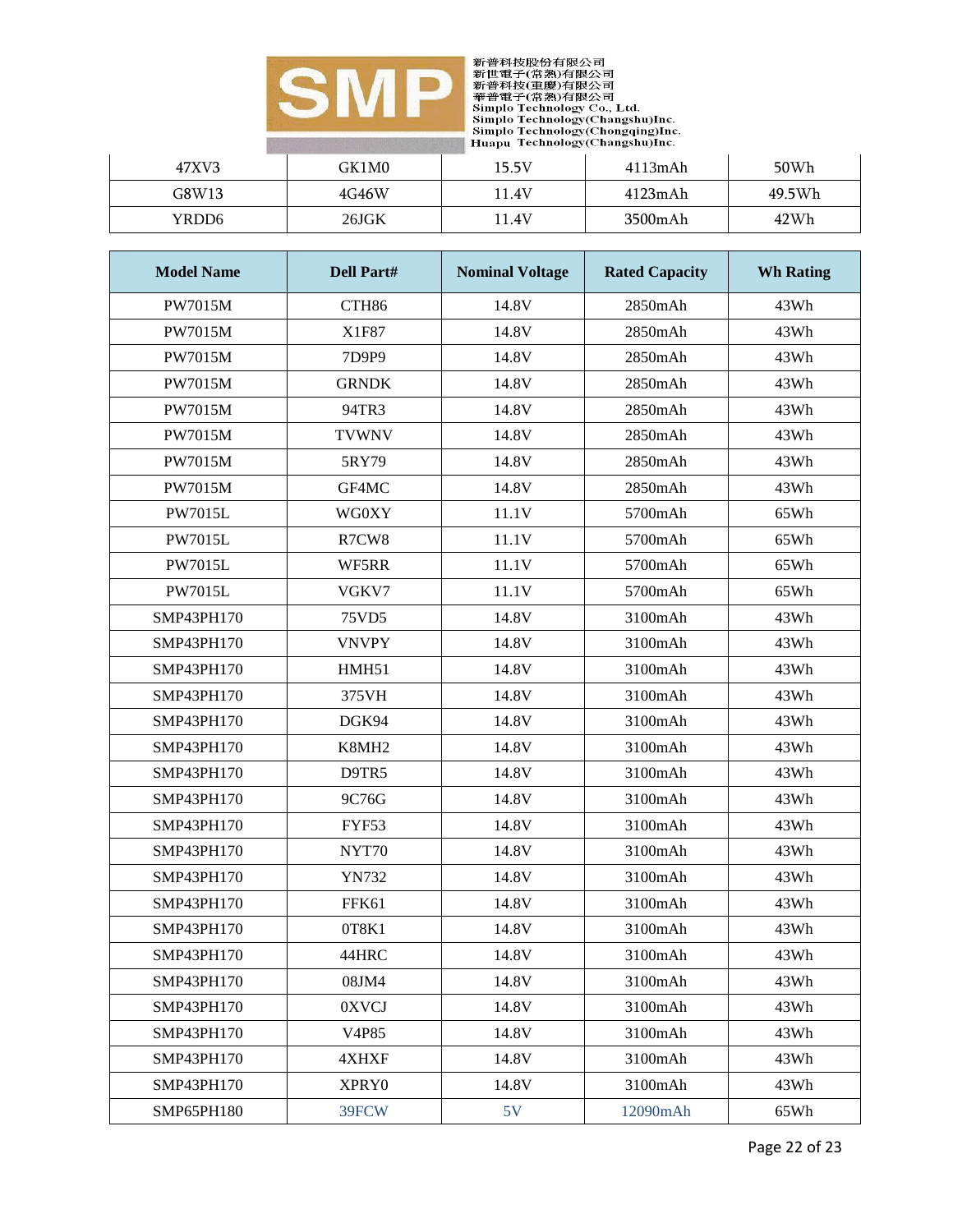



| SMP65PH180 | CN2H7 | 5V | 12090mAh | 65Wh |
|------------|-------|----|----------|------|
| SMP65PH180 | 95GVM | 5V | 12090mAh | 65Wh |
| SMP65PH180 | 2GMKY | 5V | 12090mAh | 65Wh |

Anode (negative electrode): based on intercalation graphite

Cathode (positive electrode): based on lithiated metal oxide (Cobalt, Nickel, Manganese)

#### *Remark:*

The information and recommendations set forth are made in good faith and believed to be accurate as of the date of preparation. Simplo Technology Co., Ltd. makes no warranty, expressed or implied, with respect to this information and disclaims all liabilities from reliance on it.